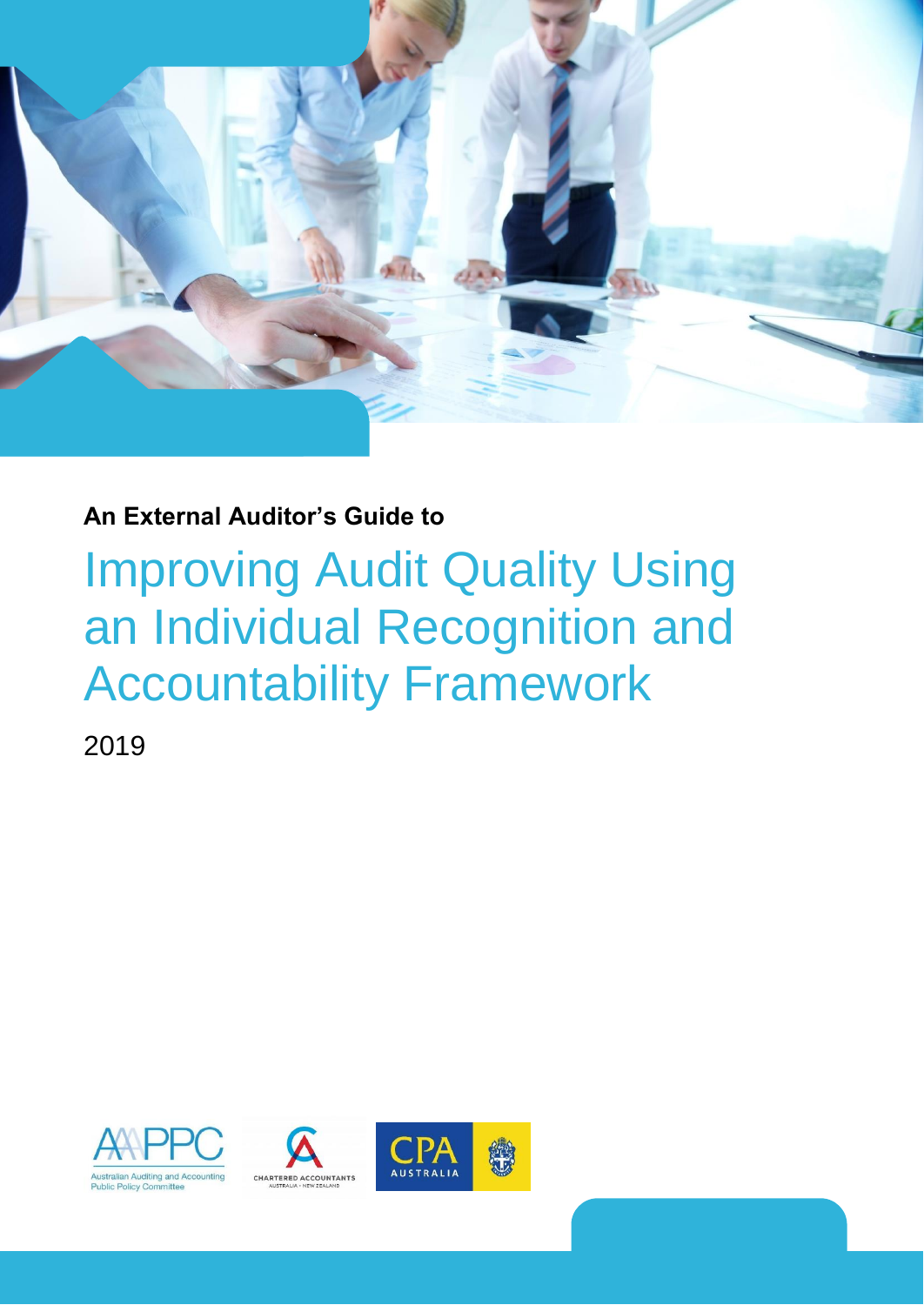### **About this guide**

This guide has been developed by CPA Australia on behalf of the Australian Auditing and Accounting Public Policy Committee (APPC), which comprises representatives of BDO, Deloitte, EY, Grant Thornton, KPMG, PwC, Chartered Accountants Australia and New Zealand (CA ANZ), CPA Australia and the Institute of Public Accountants (IPA). The APPC is committed to playing a part in improving the quality of audits across the profession and hopes this guide will be a useful tool for firms of any size.

In determining effective mechanisms to improve audit quality, the APPC network firms considered what, in their experience, has had the biggest impact on audit quality. They agreed that one of the key drivers of improvement in audit quality was the use of recognition and accountability mechanisms that focus on individuals with audit-related leadership positions. Both mechanisms contribute to audit quality: recognition emphasises incentives or rewards for good audit quality, while accountability focuses on the consequences of poor audit quality. This project sought to understand current recognition and accountability frameworks and develop a guide that could be shared across the profession.

This guide is not designed to create new 'rules' or a one-size-fits-all framework for firms to follow. Instead, it aims to cross-pollinate ideas and learning by outlining the ways firms can approach recognition and accountability frameworks. To inform the guide, interviews were conducted and many different key performance indicators (KPIs) and firms' cultures were observed. The material gathered has been distilled into this guide, which will:

- Facilitate and initiate innovation and growth across the profession by sharing the best elements of current practice.
- Provide a resource that is scalable for small and mid-tier firms.

#### **How to use this guide**

Firms can use this guide as a catalyst for developing a recognition and accountability framework or reviewing their current framework and related processes. They can consider whether their processes may be enhanced by implementing or adapting some of the mechanisms suggested in this guide. The type of mechanisms that will be effective will vary between firms and change over time. As such, the framework outlined in this guide needs to be adapted to meet the needs of each firm and its leaders. It should also be reviewed regularly to ensure it remains effective.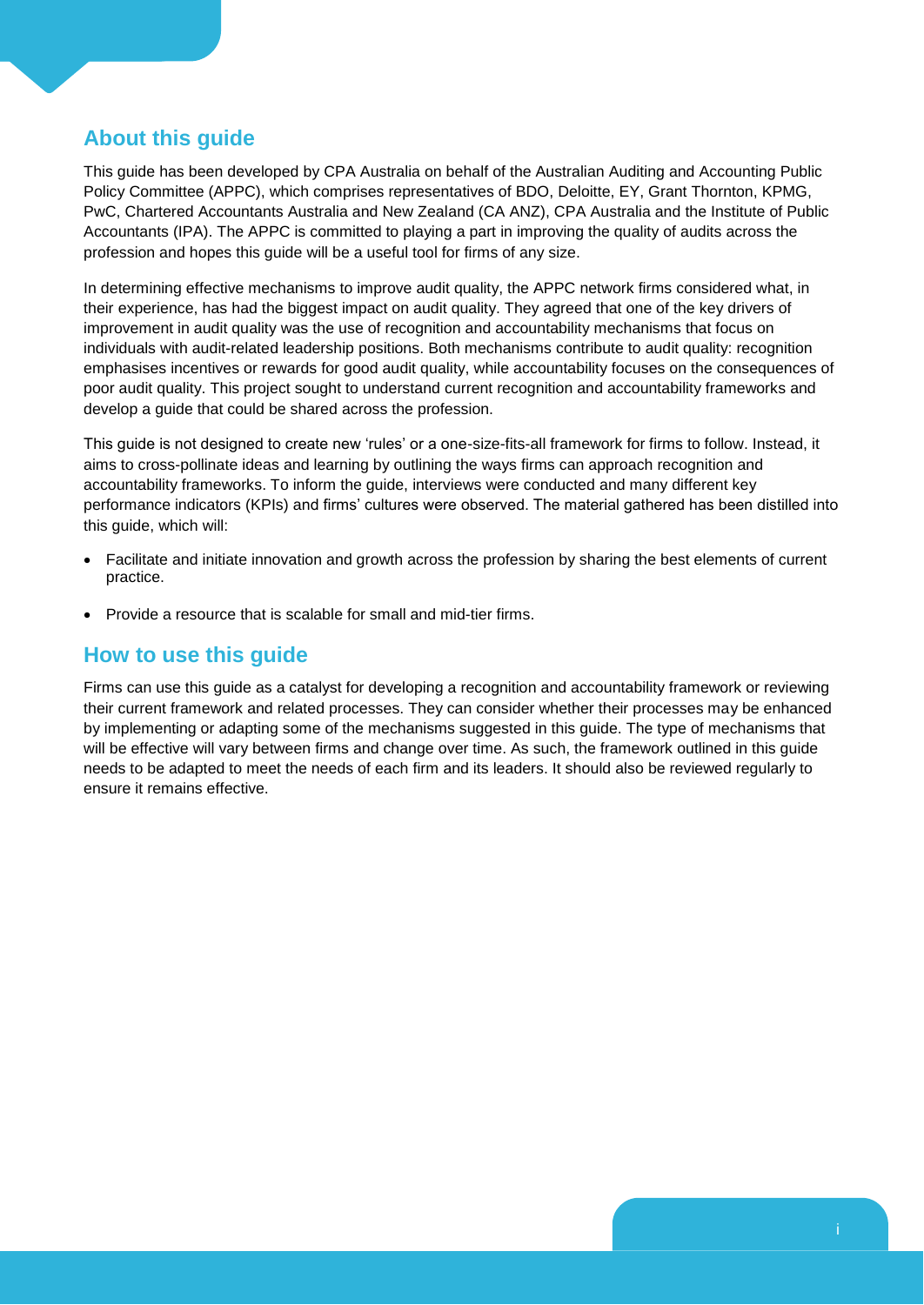## **Contents**

|    | Why have an Individual Recognition and Accountability Framework for Audit Quality? |                                                                                      |                |
|----|------------------------------------------------------------------------------------|--------------------------------------------------------------------------------------|----------------|
|    |                                                                                    | Context Within a System of Quality Management for Audits                             | 2              |
|    |                                                                                    | The Process for Individual Recognition and Accountability for Audit Quality          | $\overline{4}$ |
| 1. | Set Expectations about Audit Quality                                               |                                                                                      | 5              |
| 2. | Establish Accountability and Recognition Mechanisms                                |                                                                                      | $\overline{7}$ |
| 3. | <b>Monitor Audit Quality Outcomes</b>                                              |                                                                                      |                |
| 4. | 14<br>Implement Consequences and Rewards to Drive Audit Quality                    |                                                                                      |                |
| 5. |                                                                                    | Monitor and Review the Effectiveness of the Recognition and Accountability Framework | 15             |
|    | Appendix 1                                                                         | Examples of Audit Quality Measures for Engagement Leaders                            | 16             |
|    | Appendix 2                                                                         | Examples of the Basis for Rating Assessments                                         | 20             |
|    | Appendix 3                                                                         | Examples of Recognition and Accountability                                           | 22             |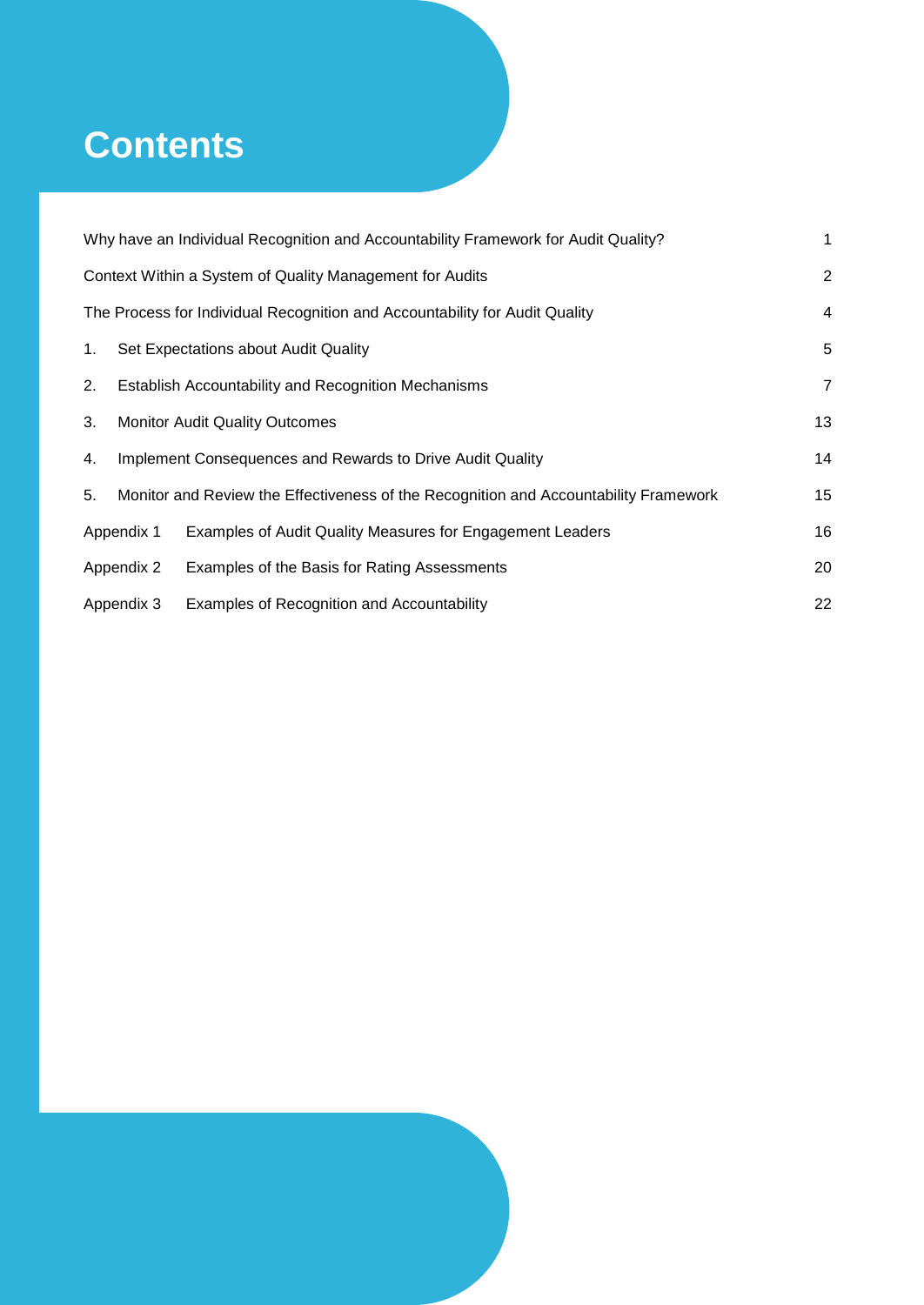## <span id="page-3-0"></span>**Why have an Individual Recognition and Accountability Framework for Audit Quality?**

To deliver quality audits of financial reports, the individuals conducting those audits need to be motivated to strive for high quality and be aware that they must take responsibility when the standard of work falls short of expectations. Individuals working on audit engagements need to understand the level of quality needed to deliver audit outcomes in which users can have confidence. They must also seek to achieve that audit quality consistently. A firm's system of quality management is the foundation for enabling individuals to achieve quality audit outcomes.

The purpose of an Individual Recognition and Accountability Framework for Audit Quality is to provide:

- 1. Incentives or rewards for good or great quality audit outcomes
- 2. Consequences where audit quality falls short of expectations.

While all members of an audit engagement team play their part in achieving audit quality, this guide focuses on those directly responsible for audit quality at the engagement level, the Audit Engagement Leader and the Audit Engagement Quality Reviewer, as well as those responsible for setting the 'tone at the top' when it comes to audit quality at a practice level, such as the Audit Practice Leader or Business Unit Leader (referred to as the Audit Practice Leader in this guide). This guide will also be relevant to other people who support audit quality, including leaders with risk responsibilities or experts in particular fields. However, these individuals have not been separately addressed in this guide as their roles will vary significantly between firms and engagements.

Audit leaders must meet the quality management requirements for audit engagements under ISA 220/ASA 220 *Quality Management for an Audit of Financial Statements* and relevant aspects of their firm's quality management system to satisfy the requirements of ISQM 1/ASQM 1 *Quality Management for Firms that Perform Audits or Reviews of Financial Statements, or Other Assurance or Related Services Engagements*. These standards are principles-based and outline the broad elements of effective quality management. However, for rewards and consequences to be effective drivers for individuals, it is important to understand the individuals' motivations, and to tailor the rewards and consequences to suit them.

To be effective, the framework must be flexible and responsive to firm, office and individual characteristics and circumstances, so the drivers of audit quality resonate with the individuals involved and genuinely motivate the behaviours sought. The framework also needs to be practical so it can be effective at the grassroots level rather than simply being a box-ticking compliance exercise.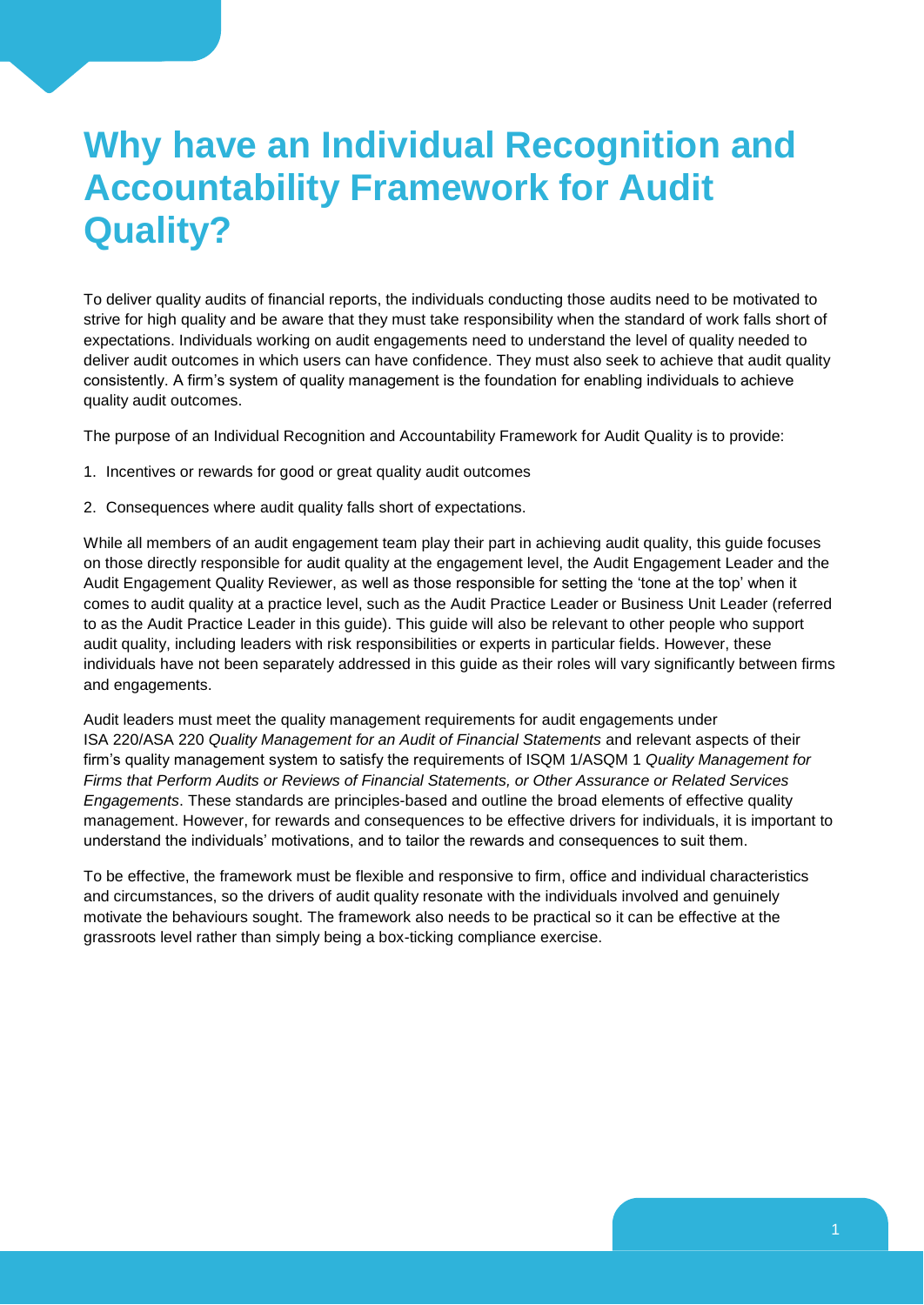## <span id="page-4-0"></span>**Context Within a System of Quality Management for Audits**

An Individual Recognition and Accountability Framework for Audit Quality fits within a firm's or network's overall quality management system. The information sources that feed into the Individual Recognition & Accountability Framework include:

- Monitoring of audit quality outcomes, which uses information from:
	- Audit quality review outcomes, such as:
		- External inspections conducted by regulators (primarily the Australian Securities and Investments Commission (ASIC), and the Australian Taxation Office (ATO)) or professional bodies
		- o Internal reviews conducted by a national or international network, a local firm, an office or a peer from another firm, focusing on ISQM 1/ASQM 1 requirements
	- Independence monitoring
	- Engagement team feedback
	- Audit quality indicators or metrics (such as partner hours or the timing of audit work)
	- Financial report restatements for audit clients
- Root cause analysis, which examines:
	- Causal factors for negative and positive external or internal review outcomes
	- Remedial action plans, which identify individual and firm-wide actions to address root causes

Implementation and monitoring of the Individual Recognition and Accountability Framework to ensure it is has been implemented and is effective in rewarding high quality audits and addressing shortcomings in audit quality.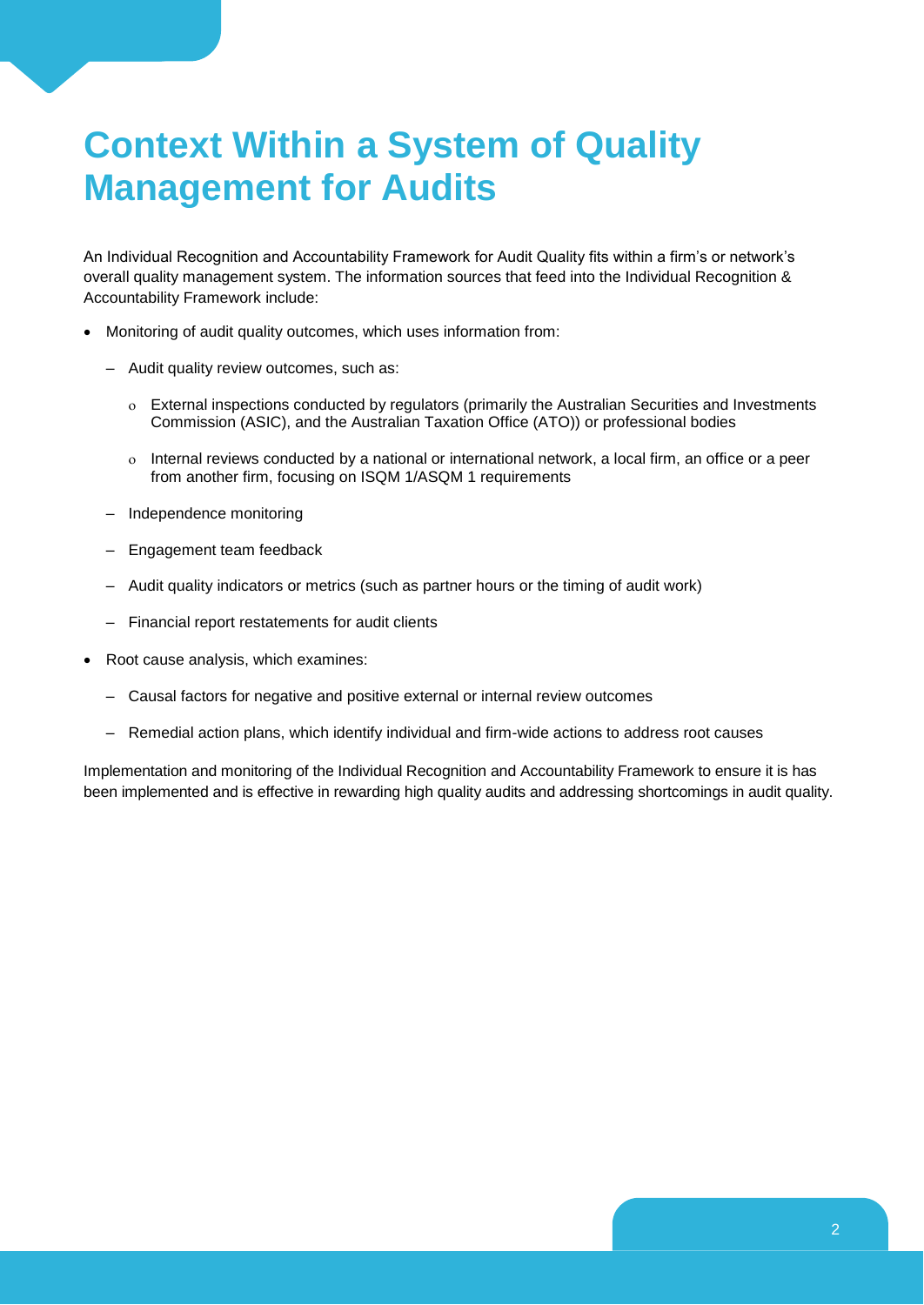The diagram below illustrates the relationship between these components of a firm's or network's audit quality system and the Individual Recognition & Accountability Framework.

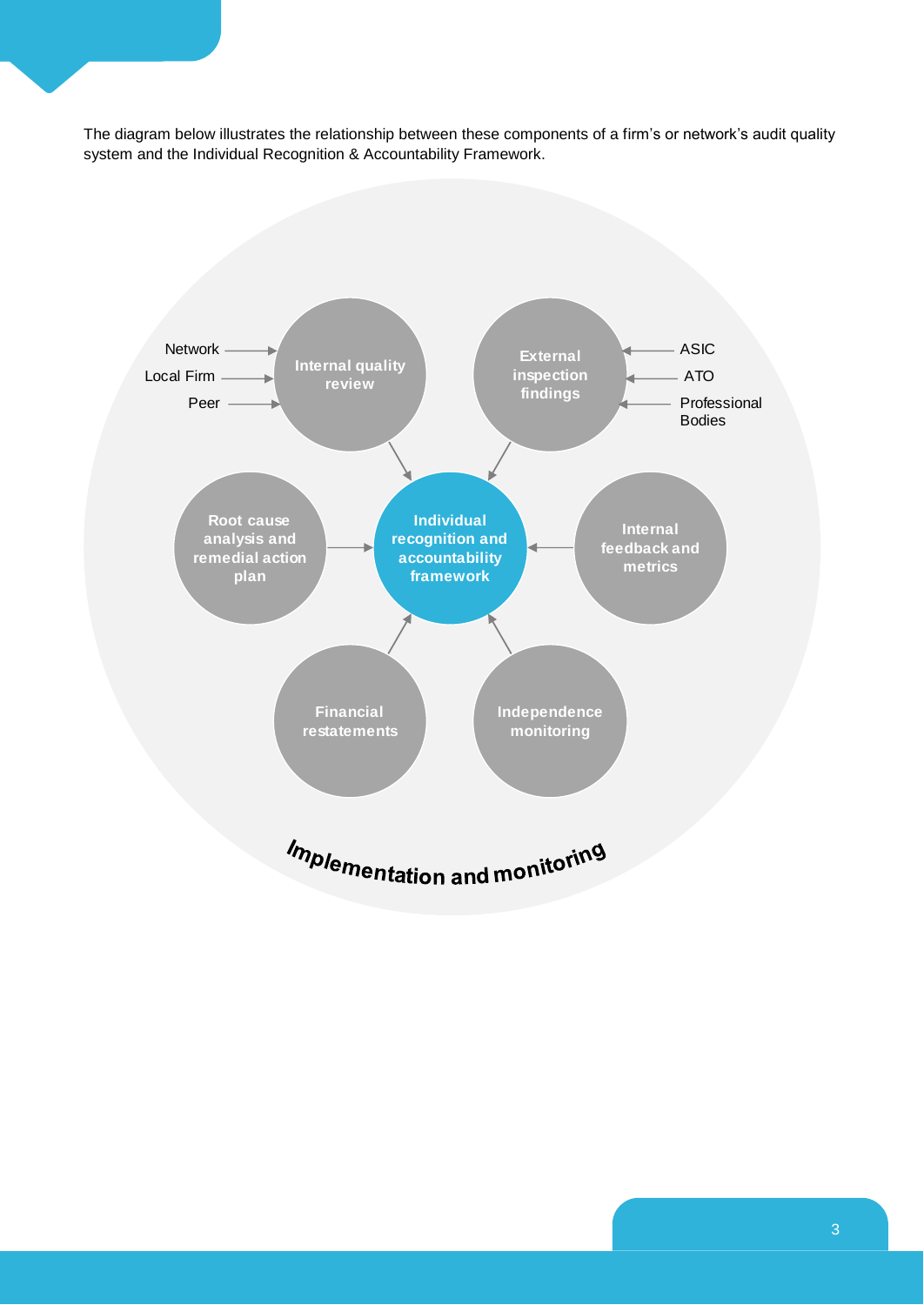## <span id="page-6-0"></span>**The Process for Individual Recognition and Accountability for Audit Quality**

While individual recognition and accountability for audit quality draws on the outcomes of other parts of the audit quality system, an effective framework would incorporate the following process.



- 1. Set expectations about audit quality, which involves identifying:
	- a. Who will be accountable; namely, those who create the 'tone at the top' and have an impact on audit quality
	- b. What they will be accountable for, which should be reflected in the goals for each role
	- c. When assessments of audit quality outcomes and behaviours will occur
- 2. Establish accountability and recognition mechanisms, which involves:
	- a. Identifying indicators and measures of audit quality for each audit leadership role that can be captured systematically
	- b. Transparently communicating the expectations regarding audit quality and the measures that will be used to evaluate it
- 3. Monitor audit quality outcomes, which involves:
	- a. Putting systems in place to capture quantitative and qualitative data on audit quality
	- b. Assessing and rating audit quality outcomes and behaviours
- 4. Implement consequences and rewards to drive audit quality through:
	- a. Recognition rewards for leadership in audit quality and consistently high audit quality outcomes, including:
		- Non-financial recognition when expectations are consistently exceeded
		- Positive adjustments to performance-related remuneration
	- b. Accountability consequences for poor audit quality outcomes, including:
		- o Intervention when necessary to rectify or prevent further harm, protect the public interest or mitigate liability risk
		- Non-financial consequences when expectations are not met
		- Negative adjustments to performance-related remuneration

These rewards (recognition) and consequences (accountability) can be non-financial or financial, and should be scalable relative to the significance, positive or negative, of the audit quality outcome

- 5. Monitor and review the effectiveness of the framework by asking the following questions:
	- a. Does it maintain and improve audit quality?
	- b. Are new measures or mechanisms needed to address audit quality outcomes and identified root causes?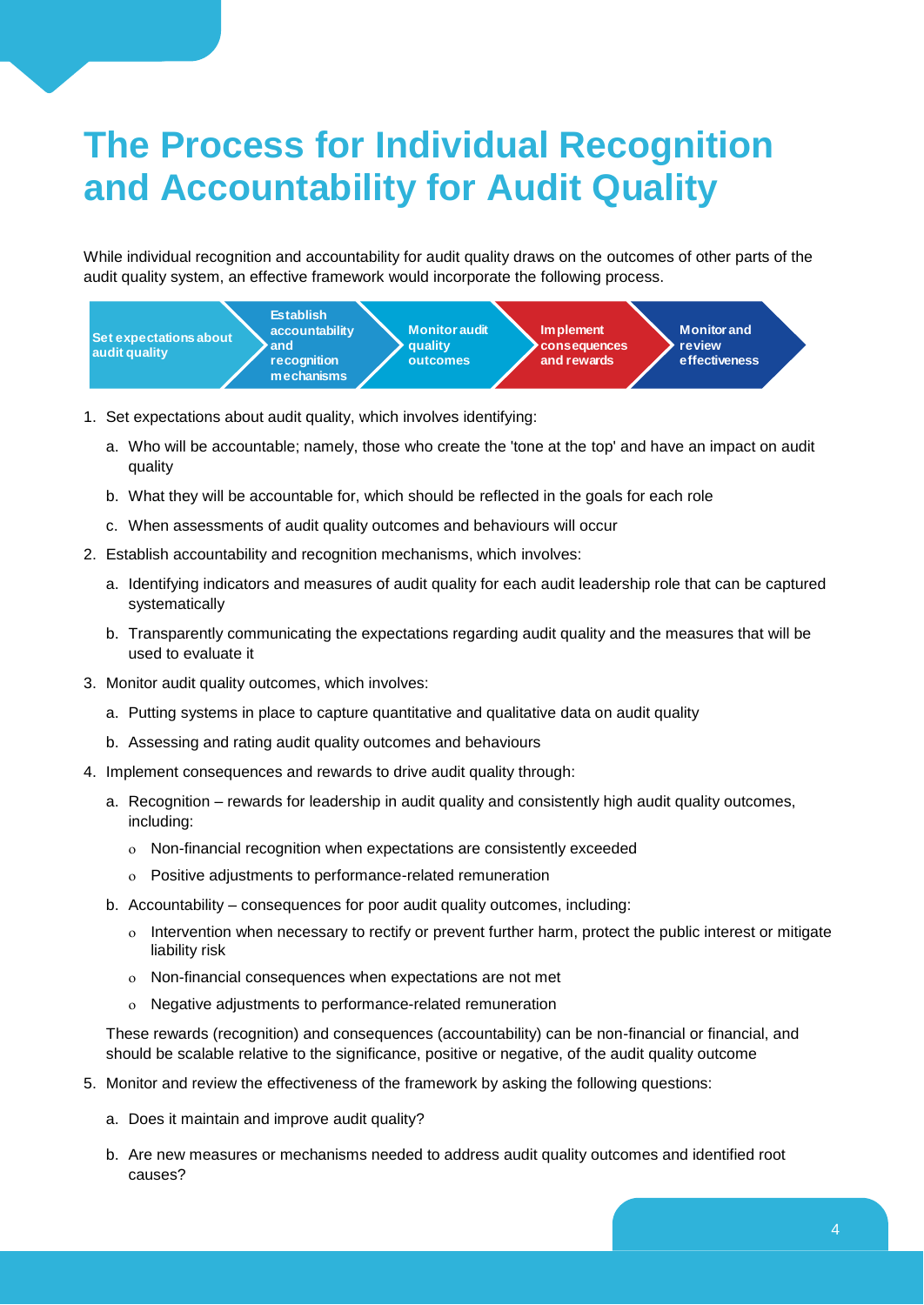## <span id="page-7-0"></span>**1. Set Expectations about Audit Quality**

#### **Who will be accountable?**

The framework focuses on ensuring that audit leaders are motivated to deliver and help the teams supporting them deliver the required audit quality.

The following roles are specifically considered in this guide:

- Audit Practice Leader (PL): A PL is responsible for implementing an effective audit quality management system. They are also key to setting 'the tone at the top' when it comes to audit quality for the business unit they oversee. The root causes of audit quality often stem from the culture of the firm as well as structural and operational enablers overseen by these individuals.
- Audit Engagement Leader (EL): An EL is responsible for overall audit quality on individual audit engagements.
- Audit Engagement Quality Reviewer (EQR): An EQR, where appointed, is responsible for objectively evaluating the significant judgements made by the engagement team and the conclusions it reached in formulating the auditor's report. An EQR has a key quality role, providing a real-time, independent challenge to engagement teams before the audit is completed.

The framework could be extended to other roles within the firm as appropriate. This includes other leaders with responsibility for audit quality or other levels of responsibility within the audit engagement team.

It is critical that the goals and performance criteria are aligned between these different roles so that they are complementary and not at cross-purposes.

#### **What will audit leaders be accountable for?**

Audit leaders should be accountable for achieving audit quality objectives. Their individual goals should be aligned to these objectives. To ensure that a balanced view on audit quality performance is used when assessing audit leaders, the relevant objectives should relate to audit quality outcomes that address each of the elements of quality management in ISQM 1/ASQM 1 and ISA 220/ASA 220.

The components of quality management are:

- Governance and leadership
- The firm's risk assessment process
- Relevant ethical requirements
- Acceptance and continuance of client relationships and specific engagements
- **Resources**
- Engagement performance
- Information and communication
- The monitoring and remediation process.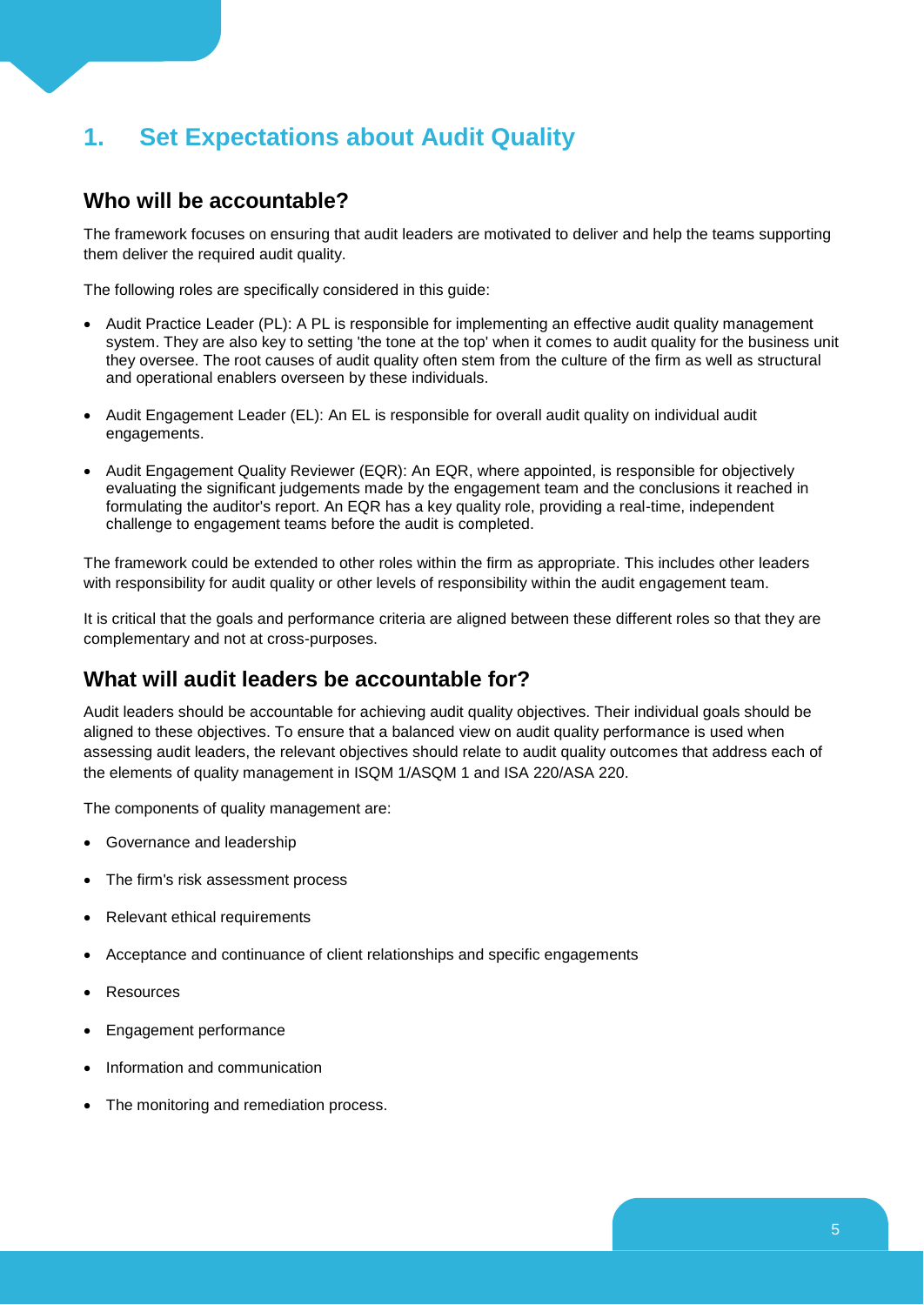

#### **When should audit quality be monitored?**

Assessments based on the information gathered should be conducted periodically. At a minimum, this would occur annually through a formal mechanism so that all related information can be collated and a balanced picture considered.

In addition to this formal process, there may be instances where a timely reactive response is required to address triggering events, such as a financial report restatement, withdrawal of an auditor's report or a personal independence issue.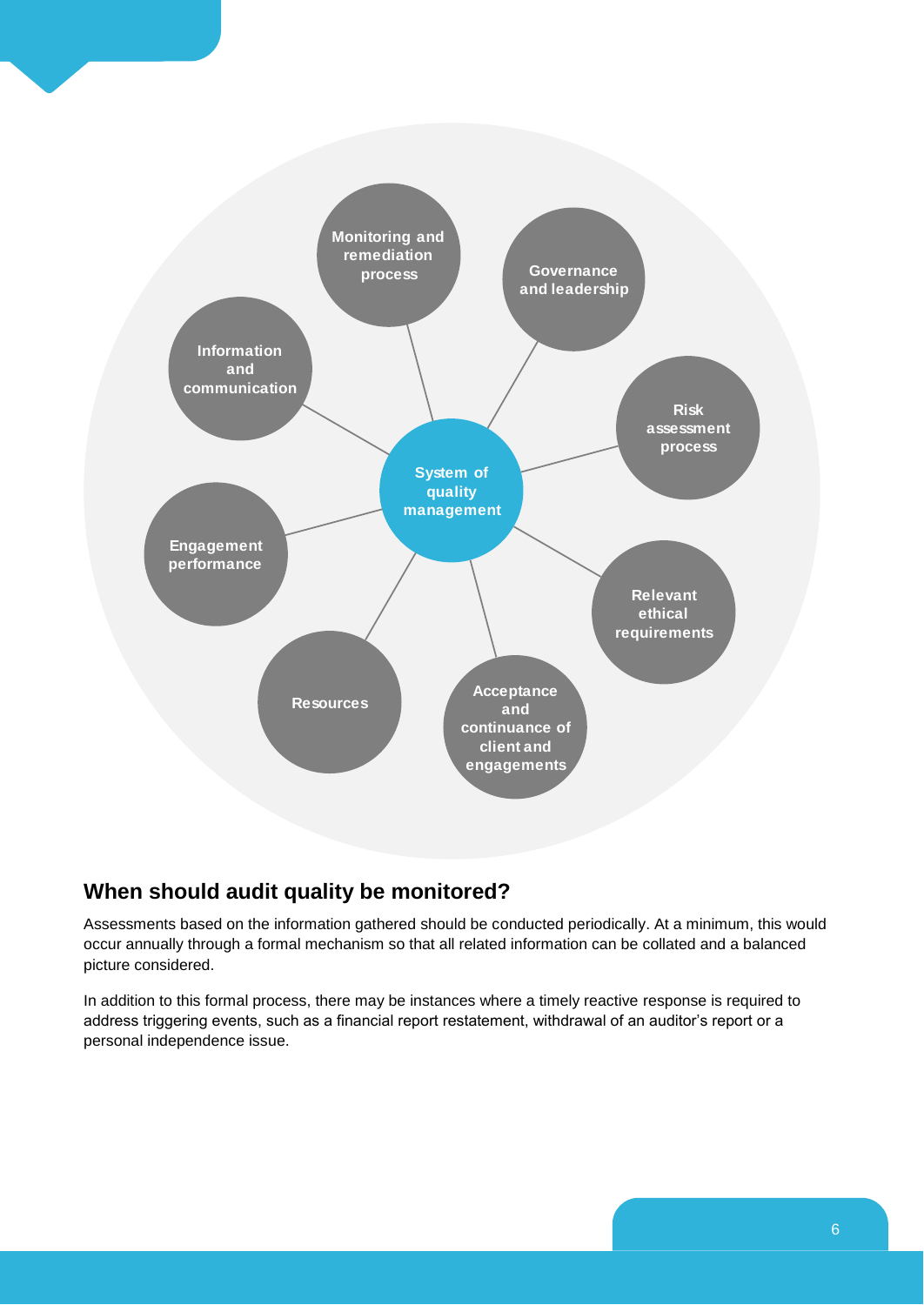## <span id="page-9-0"></span>**2. Establish Accountability and Recognition Mechanisms**

The indicators and measures of audit quality that need to be captured and monitored should reflect outcomes and behaviours identified through:

- An internal review by an office, firm or network, which can be done:
	- Through live reviews while the engagement is in progress. This targets high-risk engagements and high-risk areas, and provides the EL with real-time feedback on planning, controls and substantive work
	- On completion of the engagement but before signing the auditor's report
	- After the auditor's report has been signed. This assesses whether the quality management required by ISA 220/ASA 220 and the requirements of the auditing standards have been applied appropriately
- An external inspection conducted by a regulator or professional body (after the auditor's report is issued)
- Data on metrics or audit quality indicators, which involves identifying thresholds that trigger a follow-up and any necessary intervention, then also considering data in conjunction with a planned internal review
- Formal staff feedback, which can involve periodic and/or end-of-engagement surveys or debriefs, or 360 degree feedback from reviewers, senior leaders, peers and staff members
- Client feedback, which includes an Audit Committee meeting on completion of the engagement and client surveys
- Unsolicited feedback from staff members, clients or other stakeholders
- A quality event, such as an audit client restatement or Australian Securities Exchange query.

Assessments need to be based on audit quality outcomes and behaviours that are measurable, consistent and transparent.

Measures of audit quality outcomes and behaviours will need to be developed to suit each network, firm or office, and they will be different for each role and firm. As roles, position titles and responsibilities vary between firms and jurisdictions, the categories used in this guide are indicative rather than definitive. Likewise, the measures of audit quality outcomes will vary considerably depending on the firm, the role of the individual and the data that can be captured with respect to audit quality outcomes and behaviours.

Assessments will need to ensure that measures are consistently applied so that the outcomes are comparable and transparent. While robustness and measurability are key in selecting measures, the measures should respond to changes in outcomes and the auditing environment, and would be expected to evolve over time. Furthermore, caution is needed in interpreting qualitative and quantitative measures, and understanding the interplay between measures. The conclusions that can be reasonably drawn from measures of audit quality and the responses that will be most effective must be identified using experience and judgement.

The audit quality outcomes and behaviours that a firm may seek to monitor, and examples of ways in which those outcomes and behaviours may be measured, are explored below. These examples are not definitive, they are provided to help firms develop measures that are useful in assessing audit quality for their audit leaders in a way that can be captured reliably.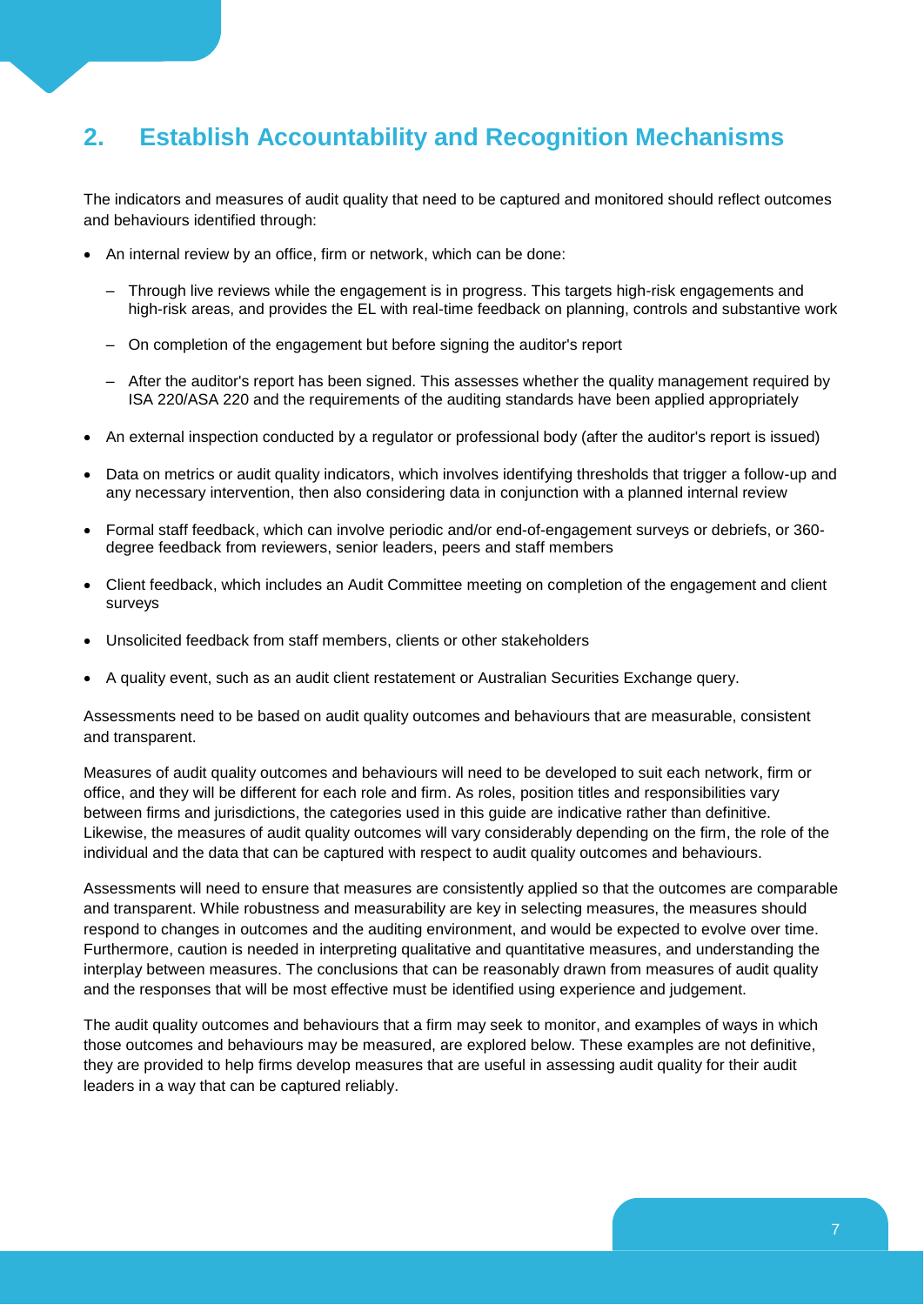#### **A. Audit Practice Leader – assessment of audit quality outcomes and behaviours**

The PL is responsible for the overall operation of the audit practice at the network, firm or office level, and oversees the performance of ELs and EQRs.

They should take actions necessary for the firm to meet its audit quality objectives, including:

- Establishing and maintaining a system of quality management that is designed appropriately and operates effectively
- Managing staffing and resourcing
- Providing adequate audit, assurance, technical accounting, industry or other engagement-appropriate resources, tools and training
- Supporting ELs and EQRs through coaching, reviews, and formal and informal feedback
- Providing an appropriate emphasis on quality and compliance processes, such as independence clearance, file management and mandatory training
- Setting an appropriate 'tone at the top'.

Below are examples of the ways in which a PL's audit quality outcomes and behaviours can be assessed.

#### **(i) Quality outcomes relating to the review and inspection processes**

The findings of internal reviews and external inspections of audit engagements (including observations and feedback), along with the PL's response to those findings, are key inputs when assessing a PL's performance. The findings themselves reflect the audit team's past quality outcomes, while the responses indicate whether shortcomings will be addressed in the current engagement and for future engagements. Whether targets for internal review and external inspection findings have been set and met should be considered.

The PL should be assessed for their responses in recognising exceptional findings and in ensuring poor findings are rectified, where possible, through remediation of methodology, practice management or other measures taken to improve future engagements. The PL is also responsible for ensuring that other audit leaders are recognised for exceptional review findings and held accountable for poor findings.

Where root cause analysis is undertaken to understand the causal factors for exceptional or poor audit review findings, the outcomes, as well as the PL's contribution and responses to the analysis, should also be taken into consideration when assessing their performance in relation to audit quality.

#### **(ii) Quality behaviours**

Measures should cover:

- Establishing and monitoring infrastructure and processes to support audit quality within a structured quality management system that addresses each of the elements of quality management
- Setting the right tone through actions such as:
	- Acting as a role model
	- Being actively engaged in all aspects of audit quality
	- Sharing best practices
	- Coaching the partner or leadership group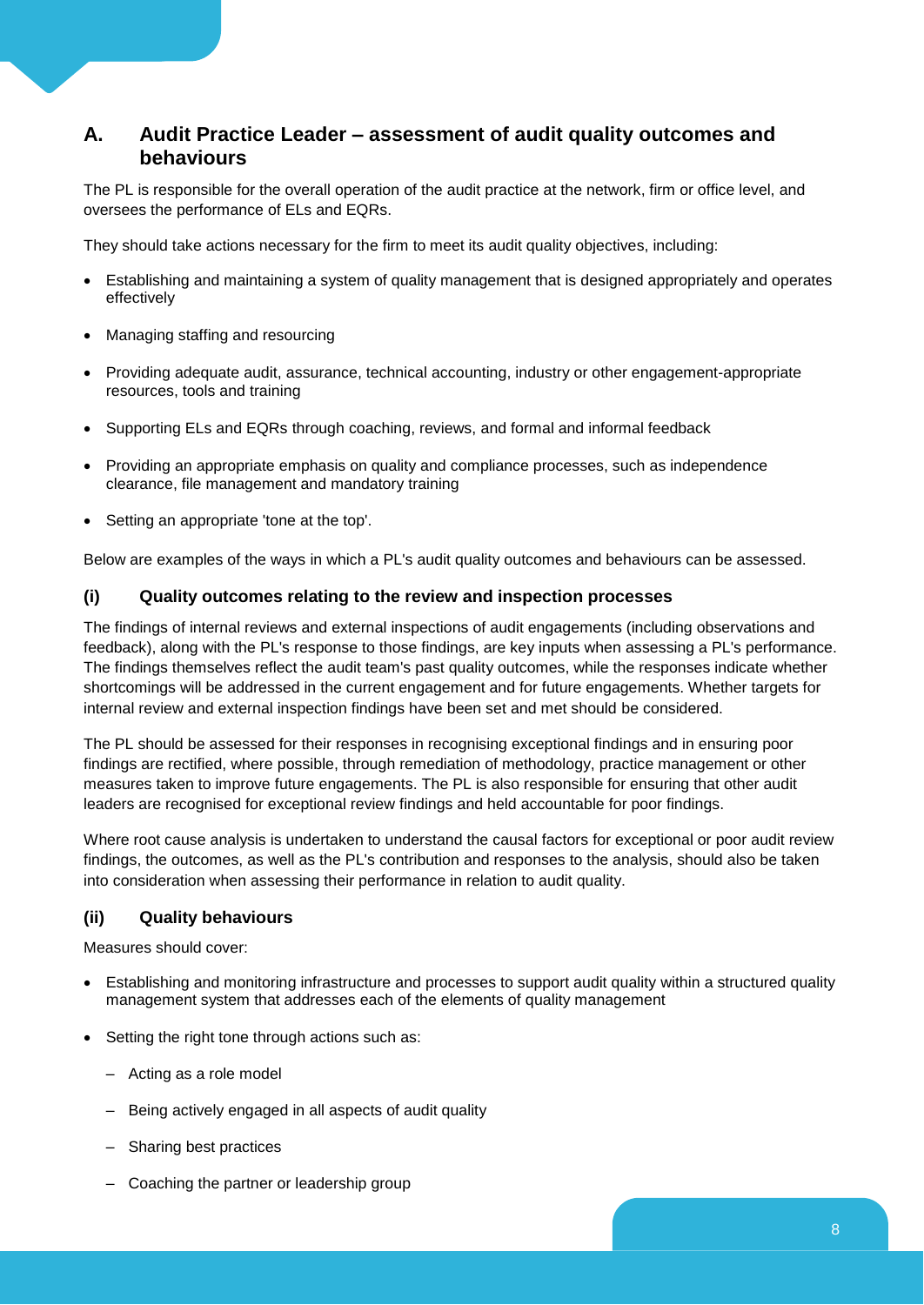- Prioritising training
- Setting overall expectations
- Setting an appropriate tone on professional scepticism
- Undertaking active portfolio and resource management

The tone and commitment to audit quality may be assessed through EL and EQR feedback surveys, staff exit interviews, staff retention rates and the experience of staff members.

- Setting and communicating the vision and strategy for audit quality through actions such as:
	- Setting market priorities
	- Defining risk appetite
	- Investing in specialist, technical, educational and technological resources
- Engaging in the regulatory environment through actions such as:
	- Building strong relationships with key regulators
	- Participating in industry boards and committees
	- Setting out the firm's view of the regulatory agenda
	- Working with other audit leaders within the firm or network, or across firms, to improve or share best practices
- Driving strong quality processes, including owning and responding to assurance quality indicators, through actions such as:
	- Appropriately resourcing the audit practice
	- Reviewing client risk profiles
	- Reviewing EL portfolios to assess workloads and dependencies
	- Setting audit quality objectives
	- Implementing governance and monitoring against defined policies
	- Evaluating performance
	- Addressing quality and operational issues
	- Resolving disputes
	- Determining effective rewards and sanctions
	- Remediating quality issues swiftly
	- Successfully acting in assigned leadership roles.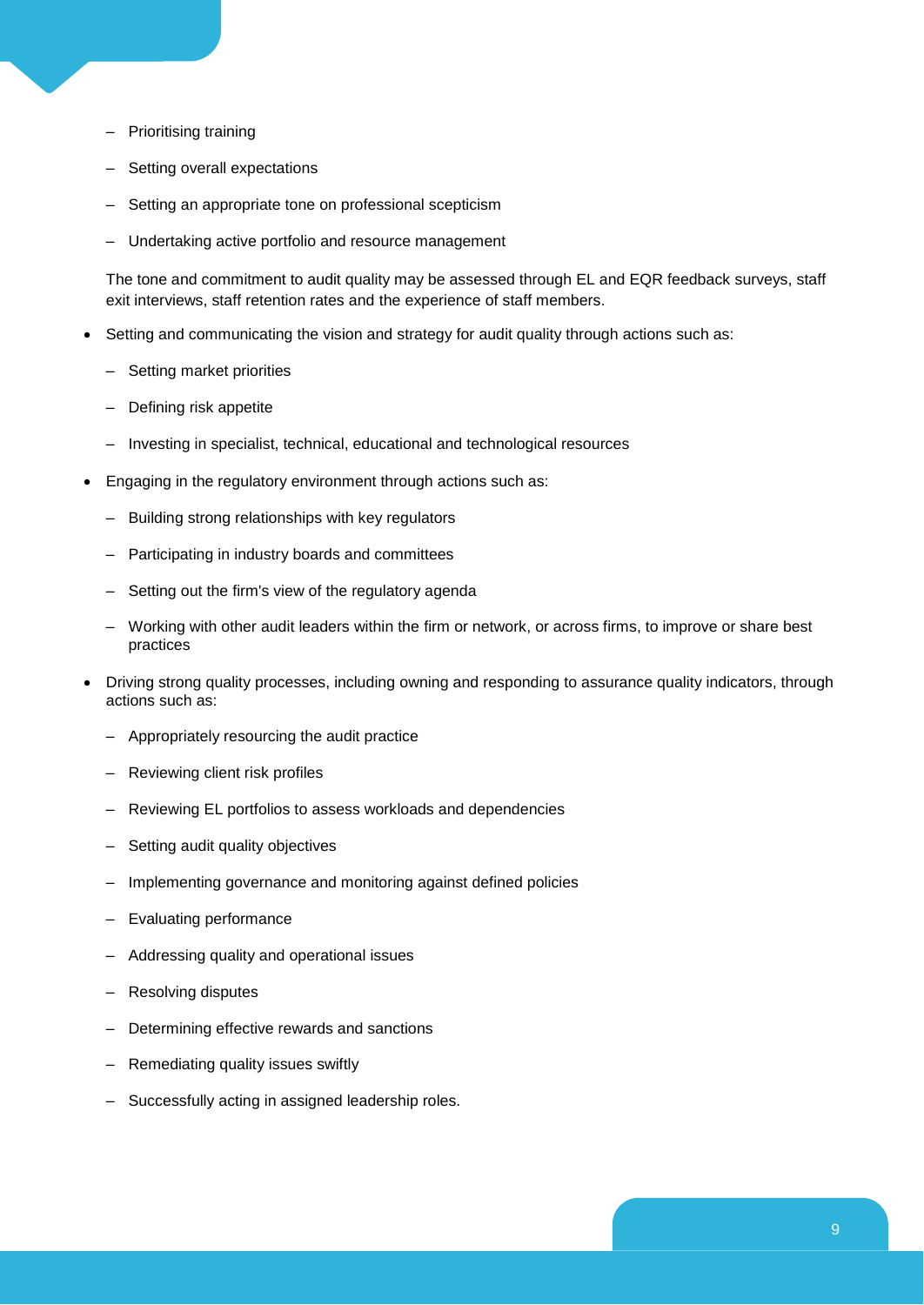#### **B. Audit Engagement Leader – assessment of audit quality outcomes and behaviours**

An EL is responsible for specific audit engagements and directly oversees engagement team members.

An EL's performance in relation to audit quality outcomes and behaviours under each component of quality management may be assessed in relation to:

- Governance and leadership, which includes:
	- Setting the 'tone at the top' reinforcing quality, leading by example and 'walking the talk'
	- Mentoring staff and new audit leaders
	- Spending time on the job and with the client
	- The timing of EL involvement (not just the number of hours)
	- Being recognised for conducting complex, high-risk or challenging engagements
	- Contributing to the firm and the industry
	- Completing firm-required training
- Relevant ethical requirements, which includes:
	- Checking personal and team independence, and adequately addressing threats before commencing each engagement
	- Maintaining client confidentiality
- Acceptance and continuance of client relationships and engagements, which includes:
	- Ensuring that the EL, the team and experts have appropriate competencies, including industry knowledge, and are available
	- Accepting engagements only for which the firm has capacity
	- Ensuring that the client is suitable and meets the firm or office risk profile
- Resources, which includes:
	- Ensuring staffing and resources are sufficient to meet client needs and deliver a quality audit
	- Engaging internal or external specialist expertise, where appropriate
	- Facilitating and supporting staff training
	- Using the firm's tools and technical support
	- Ensuring team members receive continuous performance feedback
- Engagement performance, which includes ensuring that:
	- Engagement conduct meets auditing standards
	- Sufficient appropriate audit evidence is obtained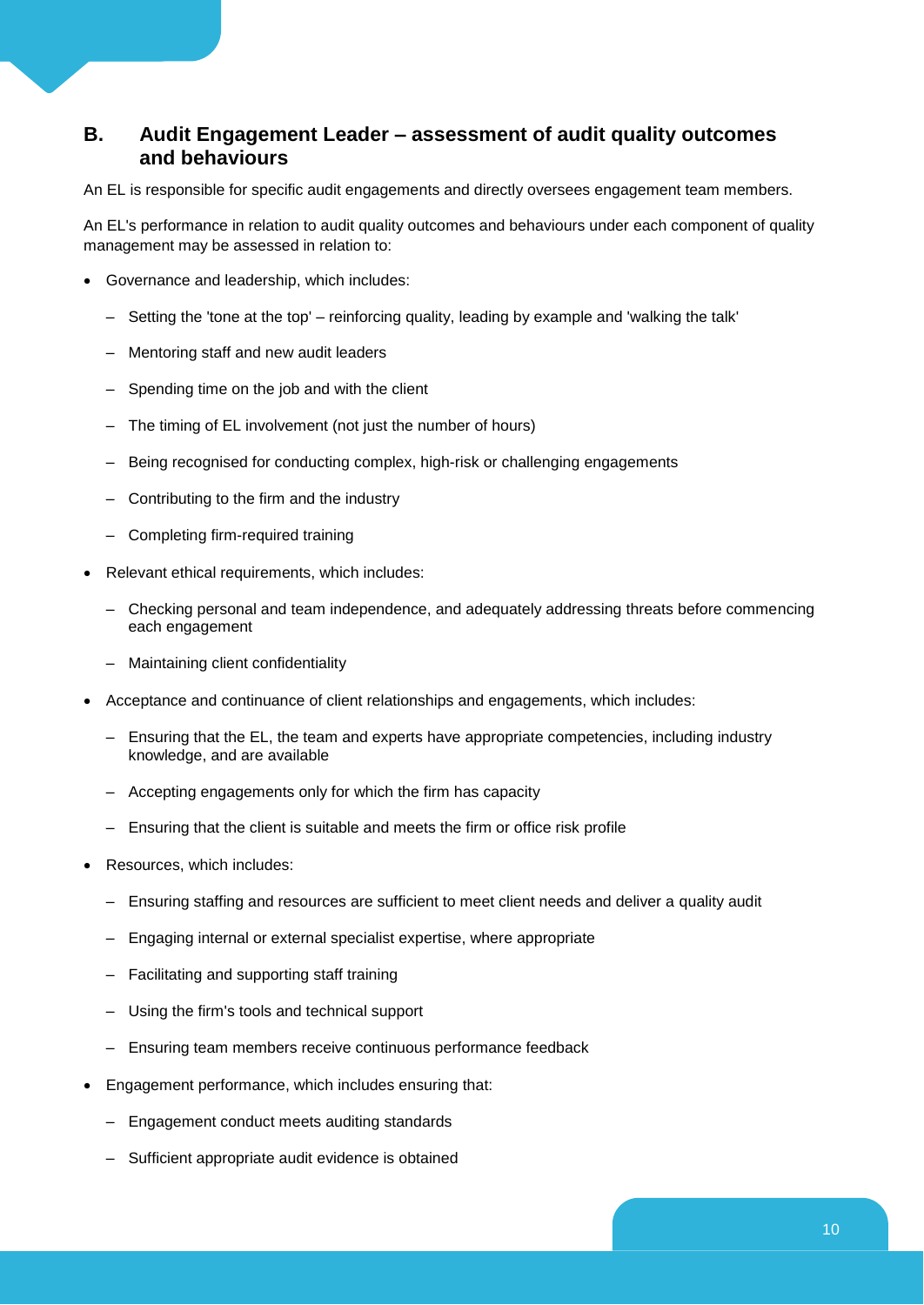- Audit engagements are completed in a timely manner
- Team's technical knowledge is adequate for the engagement
- Professional judgements are made on a sound basis
- Sufficient time is spent on planning
- The EL spends sufficient time on each audit during the period
- Information and communication, which includes:
	- Managing file completion and archiving
	- Updating IT records
	- Ensuring documentation meets auditing standards, including providing sufficient appropriate audit evidence
	- Maintaining clear and constructive communication between client and team, including experts and the firm's technical team
- Monitoring and remediation, which includes:
	- Ensuring key professional judgements are reviewed, technical input is sought appropriately and differing views resolved
	- Reducing EL avoidance of engagements more likely to be subject to external review.
- Examples of measures to assess an EL's performance in relation to audit quality outcomes and behaviours are set out in Appendix 1.

#### **C. Engagement Quality Reviewer – assessment of audit quality outcomes and behaviours**

An EQR is responsible for objectively evaluating the significant judgements the engagement team made and the conclusions the EL reached in formulating an opinion on a financial report. A firm's policies and procedures determine which engagements require an EQR, and small and medium-sized firms may resource the role externally.

The EQR should review key professional judgements and ensure any matters raised are resolved to their satisfaction, whether through the audit team obtaining further evidence, additional documentation, the use of experts, client adjustments, or the EL amending their auditor's report or management letter, if necessary.

Below are examples of the measures for assessing an EQR's audit quality outcomes and behaviours.

#### **(i) Quality outcomes relating to the review and inspection processes**

The findings of internal reviews and external inspections, specifically those relating to judgements in the audit engagement, including observations and feedback communicated, are key inputs when assessing EQR performance. The EQR should be assessed on whether they adequately challenged the EL's key professional judgements and satisfactorily resolved issues raised prior to the auditor's report being signed.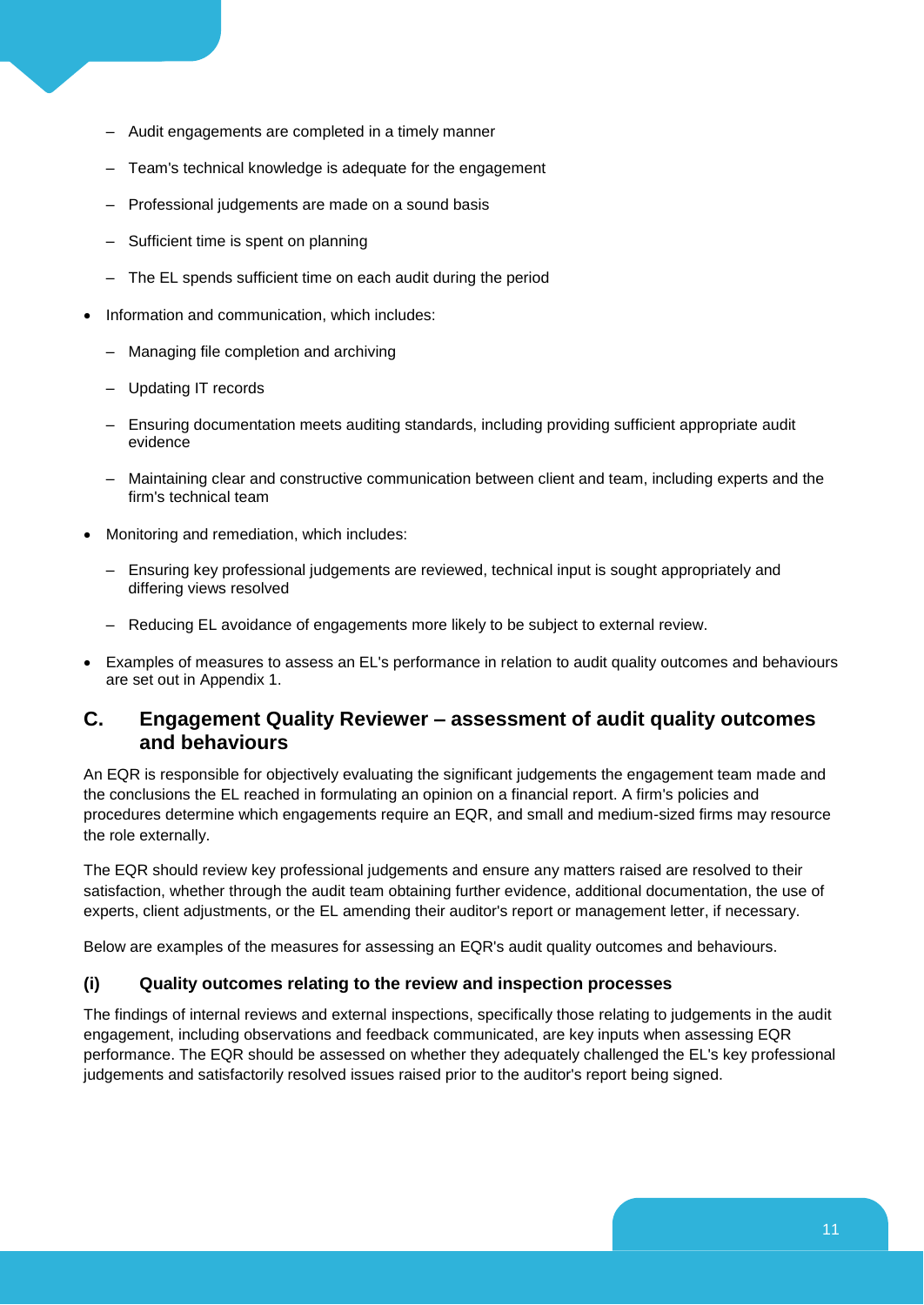#### **(ii) Quality behaviours**

Measures should cover:

- Adequately challenging the EL's significant judgements and demonstrating professional scepticism during audit engagements
- Being involved in the engagement at key stages, including planning, reviewing significant judgements, sorting out difficult issues during the engagement and resolving matters before the auditor's report is signed off
- Challenging the appropriateness of the team's composition, including the use of internal or external experts
- Setting the right tone through actions such as:
	- Being a role model and sharing best practices
	- Coaching the EL or providing a sounding board
	- Demonstrating professional scepticism
	- Providing adequate and timely documentation to demonstrate that significant judgements and conclusions have been reviewed.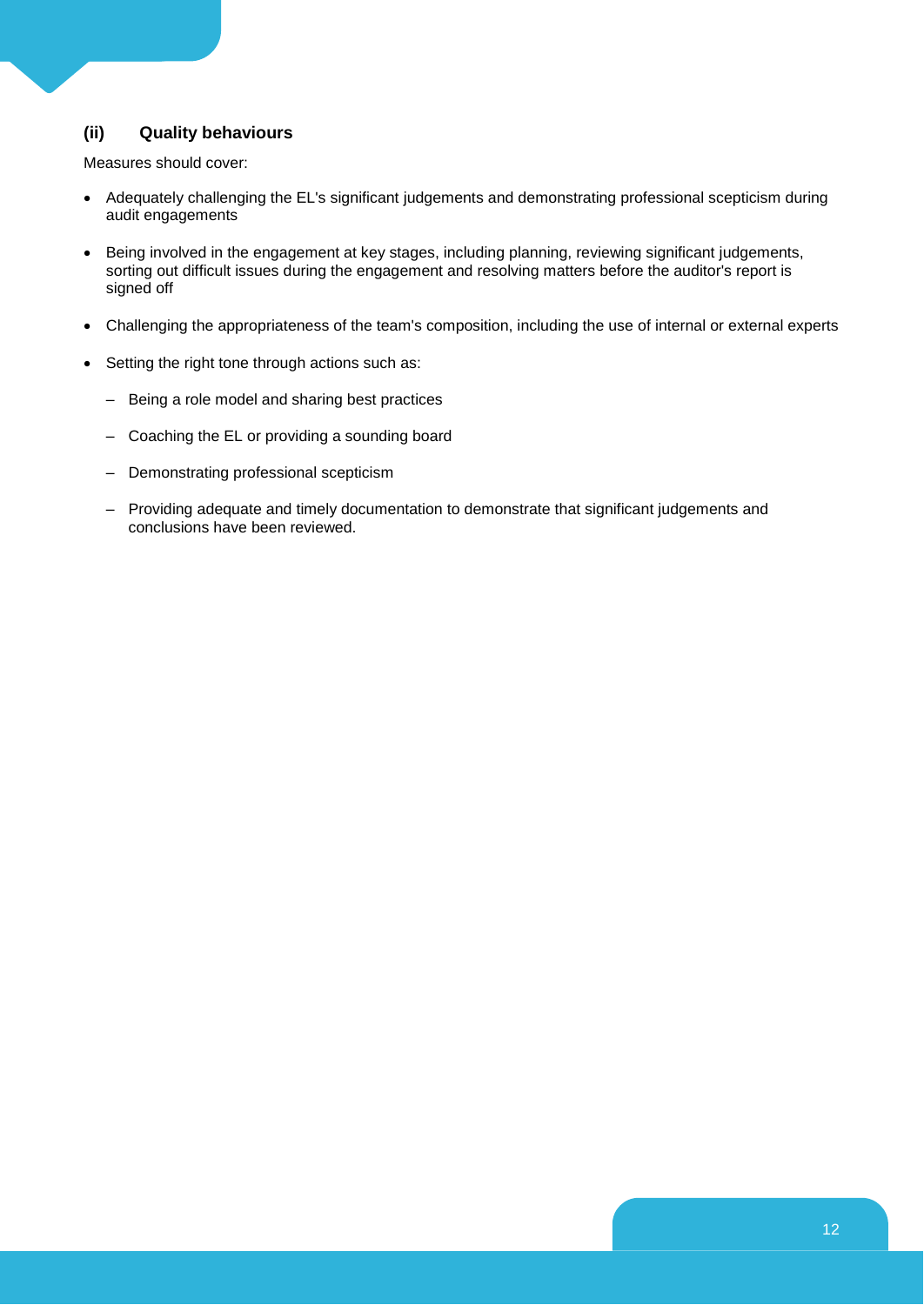## <span id="page-15-0"></span>**3. Monitor Audit Quality Outcomes**

Once appropriate audit quality outcomes and measures have been identified, they should be communicated to the PLs, ELs and EQRs who are to be assessed under the framework, before the relevant audits are undertaken.

Data on audit quality measures needs to be reliably captured to reflect audit quality outcomes and behaviours as a basis for assessing audit leaders. This provides credibility to the process for those being assessed and drives the desired audit quality behaviours. A process should be developed that translates the chosen audit quality outcomes into ratings as a basis for rewards and consequences for PLs, ELs and EQRs.

A mechanism for collating qualitative and quantitative data will be helpful in ensuring consistency and equity. Tools such as scoring models and the weighting of input data could also be considered so that 'hard data' (such as review outcomes) receives more prominence than 'soft' or anecdotal information. This could also incorporate consideration of a measure's significance and risk exposure.

### **Overall ratings**

Developing a consistent rating scale is necessary to ensure there is no ambiguity regarding recognition and consequences. Ratings may be described differently by each firm, but would, at a minimum, involve four levels, such as:

- 1. Exceeds expectations
- 2. Meets expectations
- 3. Improvement required
- 4. Unsatisfactory

Examples of the basis for the rating assessment are set out in Appendix 2.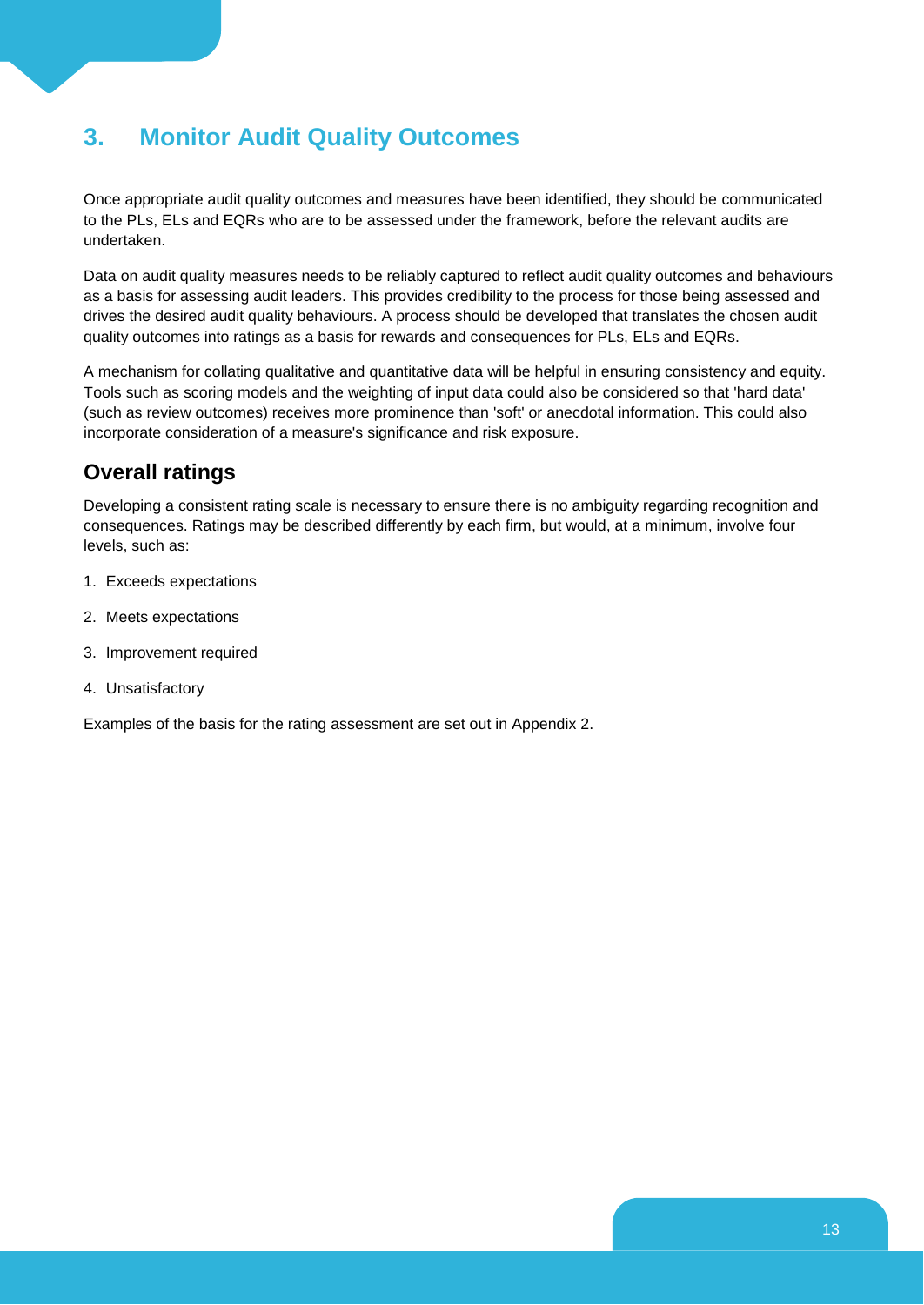## <span id="page-16-0"></span>**4. Implement Consequences and Rewards to Drive Audit Quality**

Responses to audit quality behaviours and outcomes need to be transparent, consistent and fair, with the objective of reinforcing a culture that values audit quality and directly improves audit quality. As audit quality that 'meets expectations' is a requirement of the role for any audit leader, it should not attract additional public recognition or remuneration; however, 'exceeds expectations' indicates that more has been achieved than the role requires and should be recognised and/or rewarded.

The ways a firm can respond to an audit quality rating is outlined below.

#### **A. Recognition**

Recognition for audit quality performance that exceeds expectations may include:

- Incentives increased remuneration, performance-related bonuses, salary raises and promotions
- Rewards having success shared within the firm or publicly; getting opportunities to work on a choice of files, in a certain industry or location, or with a choice of staff; being given a mentoring or EQR role; becoming an advocate for the firm at the industry or regulatory level; being sent to selected conferences or courses; and receiving firm awards and/or acknowledgment at the office, firm or network level.

#### **B. Accountability**

Holding an individual accountable for performance that is unsatisfactory or requires improvement involves imposing consequences. The responses to accumulated 'unsatisfactory' or 'improvement required' ratings for audit quality outcomes depend on the materiality of each matter and the number of successive years an unsatisfactory rating has been achieved for that matter. Consequences may range from minor, such as additional training, to significant, such as removing the individual from the engagement. Responses may also take the form of support and coaching, financial penalties or loss of non-financial privileges. This includes:

- Penalties remuneration is reduced, or all or part of a performance-related bonus is forfeited
- Remedial actions includes development of a rectification plan which depends on the rating, the number of consecutive poor ratings, the severity of the negative findings and the risk to the firm and may include:
	- Less severe actions requiring the individual to undergo training; offering greater support through shadowing or mentoring; imposing closer scrutiny; or removing the right to choose preferred engagements, staff or locations
	- More severe actions limiting the nature (risk and complexity) of audits or types of industries or entities (e.g. no listed entities) which the individual can work on; requiring shadowing or mentoring on future engagements; undertaking a follow-up review within 12 months; taking the individual off audit engagements

Examples of recognition and accountability a firm may implement in response to ratings for PLs, ELs and EQRs are provided in Appendix 3.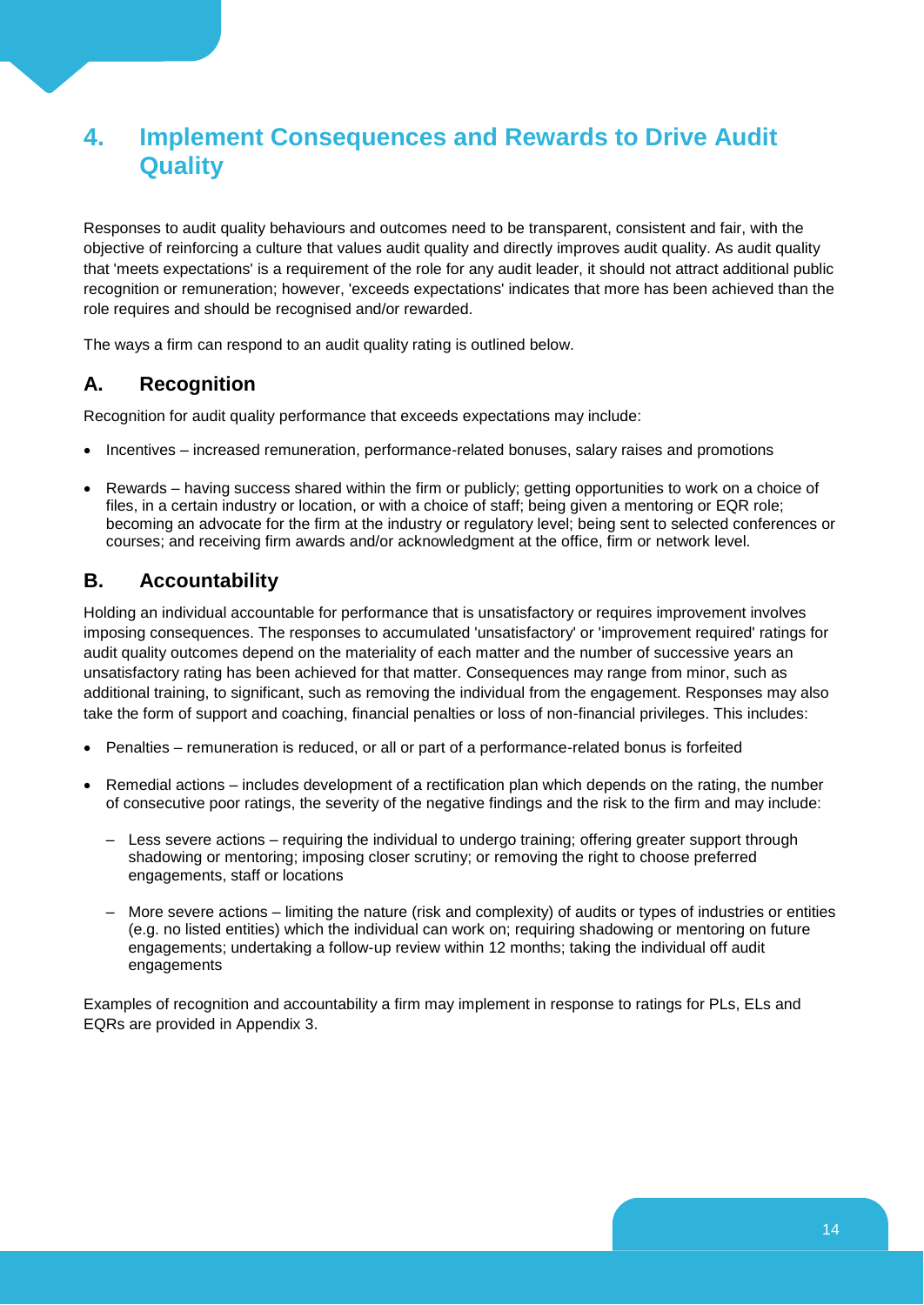### <span id="page-17-0"></span>**5. Monitor and Review the Effectiveness of the Recognition and Accountability Framework**

Firms should periodically consider the effectiveness of the framework to maintain or improve audit quality outcomes and to motivate quality behaviours. The indicators and measures of audit quality used to assess outcomes and behaviours and the nature of the recognition and accountability mechanisms implemented may need to be adjusted over time to remain effective. The audit environment changes over time and different factors become more important in maintaining audit quality. In addition, if audit leaders become too familiar with the measures being monitored, they may become complacent.

No one measure is infallible in assessing quality outcomes or behaviours, and each one needs to be considered in light of other measures and circumstances so that its relevance is not misinterpreted. Nevertheless, consistent measures enable comparison between periods and create greater certainty for the audit leaders being assessed. In contrast, constant change creates a greater administrative burden and may be demotivating if the goal posts are seen to be endlessly moving.

Benchmarking indicators and measures and considering root causes of exceptional and poor audit quality may be helpful ways to identify new, or eliminate existing, indicators and measures of audit quality outcomes and behaviours.

An effective recognition and accountability framework responds to the environment within the firm and the individuals being assessed. It also does not create an overly burdensome administrative process that may direct focus away from conducting quality audits. The data captured is not an end in itself and should not drive behaviours that may undermine audit quality. Indicators and measures need to be considered in context, not in isolation; otherwise, incorrect conclusions may be drawn or unintended consequences may arise.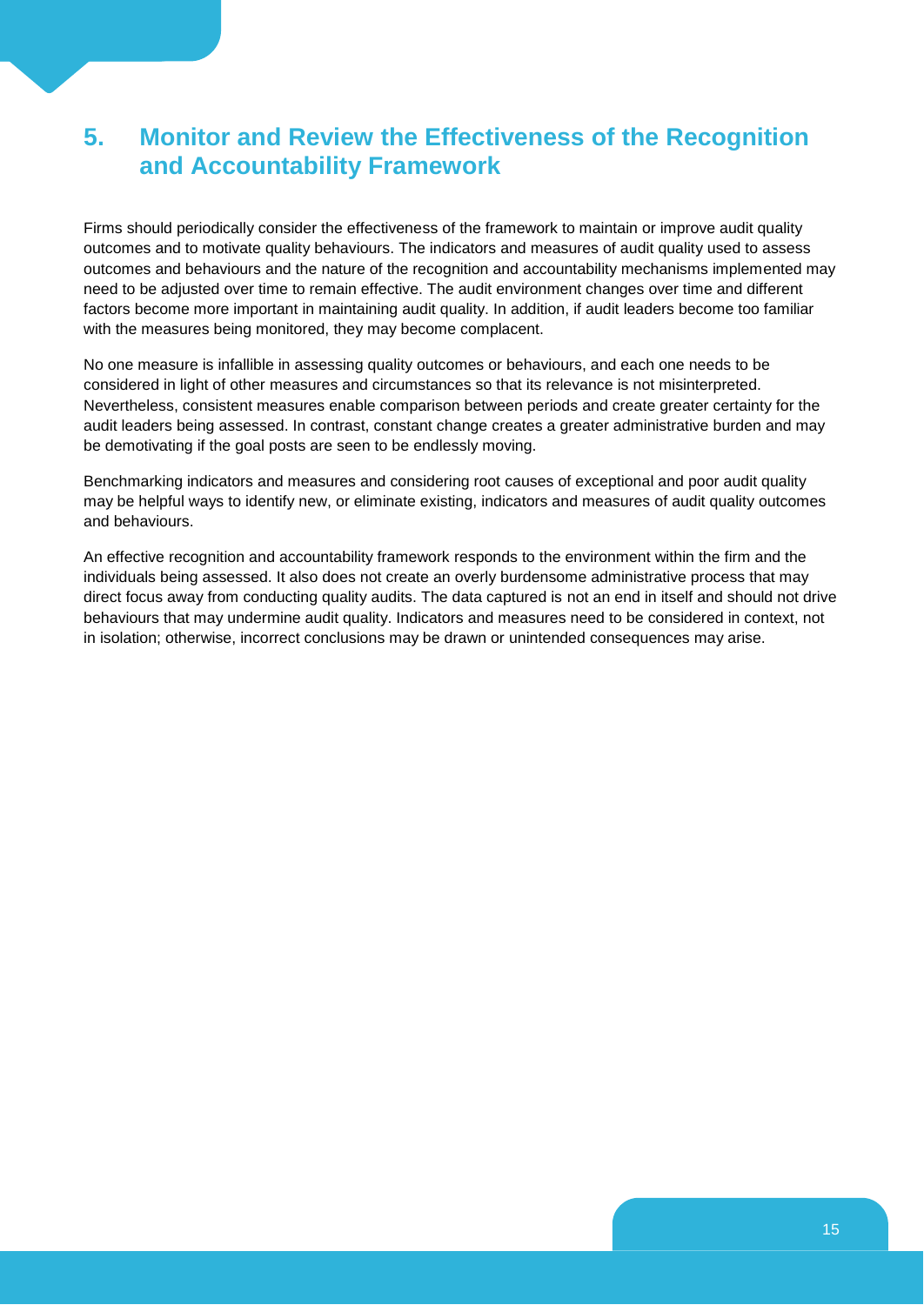## <span id="page-18-0"></span>**Appendix 1 Examples of Audit Quality Measures for Engagement Leaders**

Examples of measures to assess EL performance in relation to audit quality outcomes and behaviours are set out in the table below.

| Component of audit<br>quality | Audit quality outcome or behaviour                                                                                | Example of audit quality measure                                                                                                                                                                                                                                                                                                                                      |
|-------------------------------|-------------------------------------------------------------------------------------------------------------------|-----------------------------------------------------------------------------------------------------------------------------------------------------------------------------------------------------------------------------------------------------------------------------------------------------------------------------------------------------------------------|
| Governance and<br>leadership  | Setting 'the tone at the top' -<br>$\bullet$<br>reinforcing quality, leading by<br>example and 'walking the talk' | Staff survey results - encouraging<br>$\bullet$<br>questioning, providing extra time<br>when needed and not allowing<br>individuals to cut corners<br>Retention of high performers<br>٠<br>Exit interviews                                                                                                                                                            |
|                               | Mentoring staff and new audit<br>leaders                                                                          | Staff survey - extent and<br>٠<br>effectiveness of mentoring provided<br>to senior members of audit team,<br>and time spent with audit teams<br>360-degree feedback<br>$\bullet$                                                                                                                                                                                      |
|                               | Spending time on the job and with<br>the client<br>The timing of EL involvement (not                              | EL total hours and timing of hours on<br>$\bullet$<br>the job<br>Frequency of EL meetings with the                                                                                                                                                                                                                                                                    |
|                               | just the number of hours)                                                                                         | client                                                                                                                                                                                                                                                                                                                                                                |
|                               | Being recognised for conducting<br>complex, high-risk or challenging                                              | Annual portfolio assessment by<br>partner                                                                                                                                                                                                                                                                                                                             |
|                               | engagements                                                                                                       | Proportion of engagements that are<br>high profile or high risk - percentage<br>of hours spent on clients or<br>engagements with a high risk rating<br>Proportion of engagements that are<br>٠<br>challenging -percentage of clients<br>that submit financial statements late;<br>percentage of clients with going<br>concern emphasis of matter or<br>qualifications |
|                               | Contributing to the firm and industry<br>$\bullet$                                                                | Hours providing formal staff training,<br>$\bullet$<br>or undertaking client training or<br>industry presentations                                                                                                                                                                                                                                                    |
|                               |                                                                                                                   | Participation in industry discussion<br>groups, external stakeholder groups<br>or industry leadership roles                                                                                                                                                                                                                                                           |
|                               |                                                                                                                   | Development of new audit<br>techniques or benchmarks<br>Participation in trialling new<br>$\bullet$<br>techniques, processes or IT tools                                                                                                                                                                                                                              |
|                               | Completing firm-required training                                                                                 | Extent to which EL has completed<br>$\bullet$<br>training<br>Extent to which team has completed<br>training                                                                                                                                                                                                                                                           |
|                               |                                                                                                                   |                                                                                                                                                                                                                                                                                                                                                                       |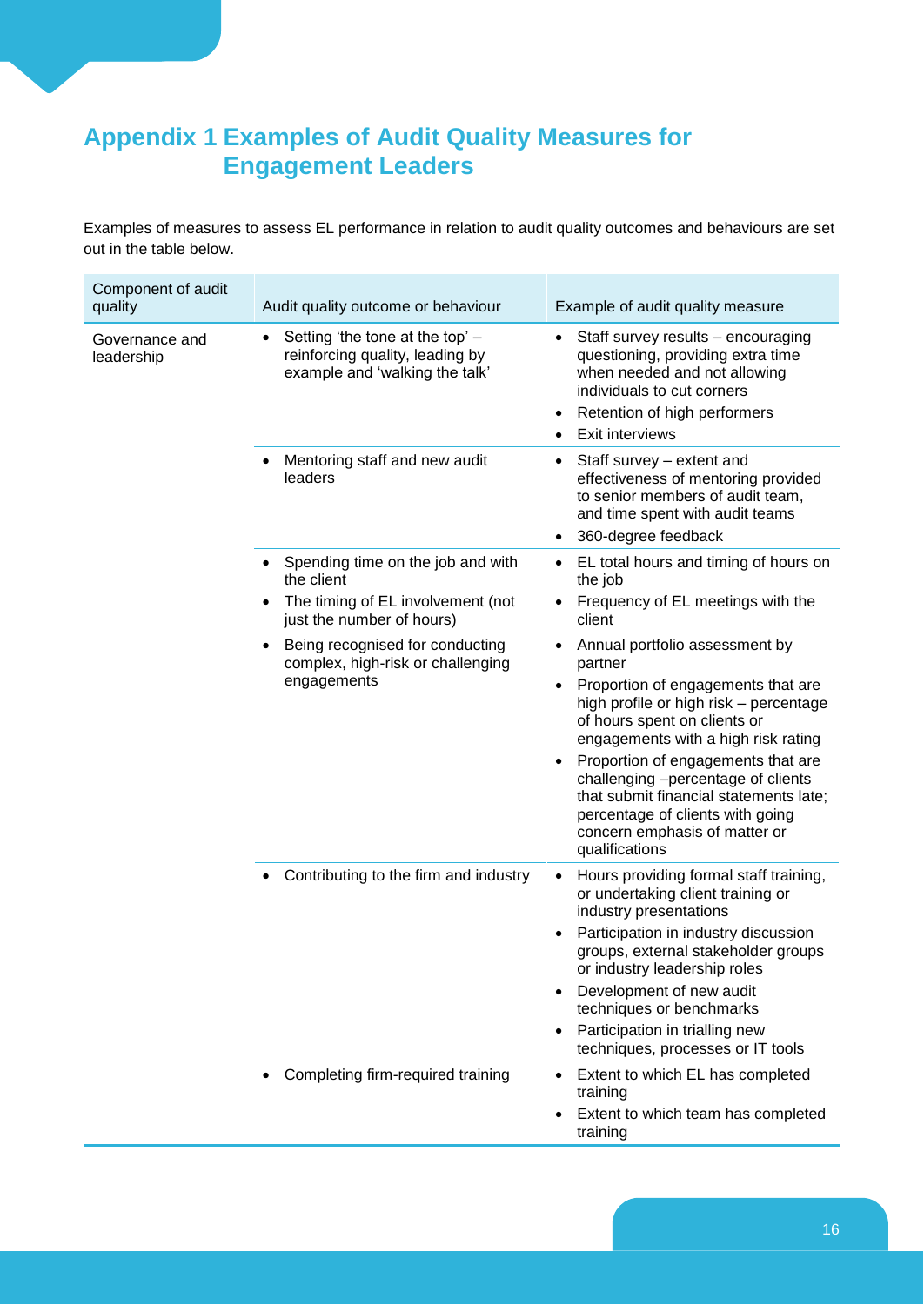| Component of audit<br>quality                                               | Audit quality outcome or behaviour                                                                                                          | Example of audit quality measure                                                                                                                                                                                                                                                                                |
|-----------------------------------------------------------------------------|---------------------------------------------------------------------------------------------------------------------------------------------|-----------------------------------------------------------------------------------------------------------------------------------------------------------------------------------------------------------------------------------------------------------------------------------------------------------------|
| Relevant ethical<br>requirements                                            | Checking personal and team<br>$\bullet$<br>independence and adequately<br>addressing threats before<br>commencing each engagement           | Personal independence sign-off<br>completed for each client and<br>engagement<br>Team (including internal and<br>external experts) independence<br>sign-off completed for each client<br>and engagement<br>Independence breaches identified<br>Independence threats identified and<br>mitigated for each client |
|                                                                             | Maintaining client confidentiality<br>¢                                                                                                     | Client confidentiality breaches<br>٠<br>reported                                                                                                                                                                                                                                                                |
| Acceptance and<br>continuance of client<br>relationships and<br>engagements | Ensuring that the EL, team and<br>$\bullet$<br>experts have appropriate<br>competencies, including industry<br>knowledge, and are available | Staff survey - adequate expertise in<br>the team to address issues arising,<br>and adequate time to complete<br>engagement<br>Internal review - EL and team<br>possess relevant industry expertise<br>or an expert is engaged                                                                                   |
|                                                                             | Accepting the firm's capacity for<br>$\bullet$<br>engagements                                                                               | Percentage of engagement<br>deadlines met<br>Percentage of overtime hours<br>worked by audit teams                                                                                                                                                                                                              |
|                                                                             | Ensuring that the client is suitable<br>$\bullet$<br>and meets the firm or office risk<br>profile                                           | Internal review - client risk assessed<br>and considered acceptable<br>Client portfolio review                                                                                                                                                                                                                  |
| <b>Resources</b>                                                            | Ensuring staffing and resources are<br>$\bullet$<br>sufficient to meet client needs and<br>deliver a quality audit                          | Internal review outcomes -<br>appropriate number and level of staff<br>members on team                                                                                                                                                                                                                          |
|                                                                             | Engaging specialist expertise,<br>$\bullet$<br>internal or external, where<br>appropriate                                                   | Internal review and staff survey -<br>$\bullet$<br>sufficient industry and technical<br>expertise engaged or consulted                                                                                                                                                                                          |
|                                                                             | Facilitating and supporting staff<br>training                                                                                               | Staff survey - sufficient time<br>allocated for training and no<br>pressure to forfeit training;<br>attendance at training prioritised,<br>with EL leading by example<br>Training feedback form - training<br>needs met                                                                                         |
|                                                                             | Using the firm's tools and technical<br>support                                                                                             | Internal review - firm's technical<br>accounting or audit advisors<br>consulted on complex audits<br>Staff survey - EL's willingness to<br>$\bullet$<br>consult and use available resources                                                                                                                     |
|                                                                             | Ensuring team members receive<br>continuous performance feedback                                                                            | Staff survey - regular feedback on<br>the job                                                                                                                                                                                                                                                                   |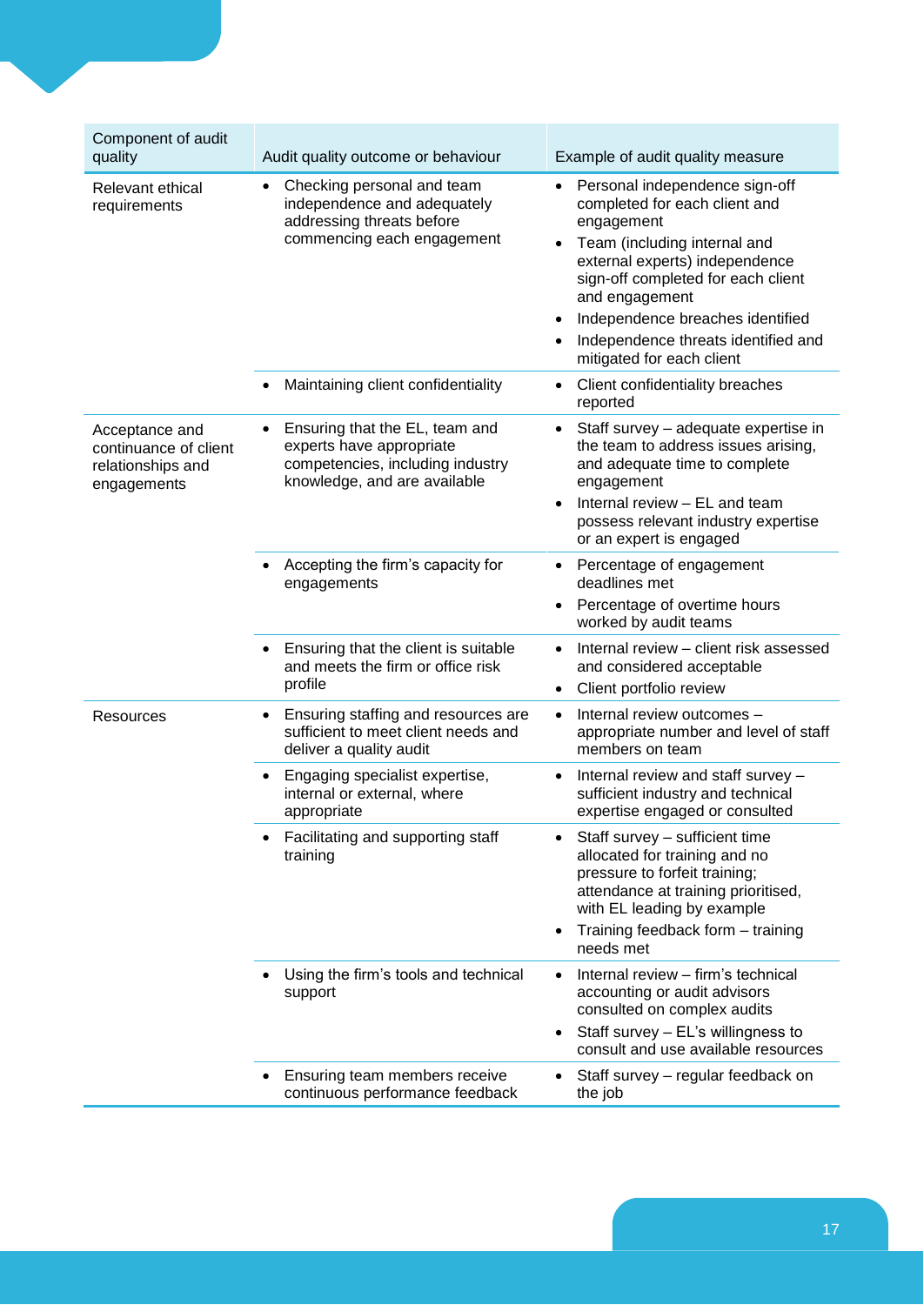| Component of audit<br>quality    | Audit quality outcome or behaviour                                                                                             | Example of audit quality measure                                                                                                                                                                                          |
|----------------------------------|--------------------------------------------------------------------------------------------------------------------------------|---------------------------------------------------------------------------------------------------------------------------------------------------------------------------------------------------------------------------|
| Engagement<br>performance        | Ensuring engagement conduct<br>meets AUASB Standards                                                                           | Findings from internal reviews and<br>٠<br>external inspections (engagement<br>rating)                                                                                                                                    |
|                                  | Ensuring sufficient appropriate audit<br>evidence is obtained                                                                  | Findings from internal reviews and<br>$\bullet$<br>external inspections <sup>1</sup>                                                                                                                                      |
|                                  | Ensuring audit engagements are<br>completed in a timely manner                                                                 | Percentage of engagements<br>$\bullet$<br>completed on time                                                                                                                                                               |
|                                  |                                                                                                                                | Average number of days deadline<br>exceeded by (caution is advised in<br>interpreting this measure as it may<br>reflect client tardiness or additional<br>audit work needed to complete the<br>engagement satisfactorily) |
|                                  | Ensuring technical knowledge is<br>adequate for the engagement                                                                 | Findings from internal reviews and<br>external inspections                                                                                                                                                                |
|                                  |                                                                                                                                | Feedback from leaders supporting<br>audit quality, including risk and<br>quality; technical accounting and<br>audit; independence compliance;<br>and EQR                                                                  |
|                                  |                                                                                                                                | Extent of financial report technical<br>review points                                                                                                                                                                     |
|                                  | Ensuring professional judgements<br>are made on a sound basis                                                                  | Findings from internal reviews and<br>external inspections                                                                                                                                                                |
|                                  | Ensuring sufficient time is spent on<br>planning                                                                               | Percentage of EL's time spent on<br>٠<br>planning                                                                                                                                                                         |
|                                  | Ensuring the EL spends sufficient<br>time on audits during the period                                                          | Percentage of time EL spent on<br>$\bullet$<br>audits during the period                                                                                                                                                   |
| Information and<br>communication | Managing file completion and<br>archiving                                                                                      | Percentage completed within<br>required timeframe after auditor's<br>report was signed off                                                                                                                                |
|                                  | <b>Updating IT records</b>                                                                                                     | Percentage completed within<br>$\bullet$<br>required timeframe after auditor's<br>report was signed off                                                                                                                   |
|                                  | <b>Ensuring documentation meets</b><br>auditing standards, including<br>providing sufficient appropriate audit<br>evidence     | Findings from internal reviews and<br>external inspections (engagement<br>rating)                                                                                                                                         |
|                                  | Maintaining clear and constructive<br>communication between client and<br>team, including experts and firm's<br>technical team | Evaluation from internal review<br>Staff survey results<br>Feedback from EQR                                                                                                                                              |

-

<sup>1</sup> Each individual PL, EL and EQR would normally be expected to be subject to an internal or external audit engagement review at least every three years; however, more frequent reviews may be necessary following a negative review.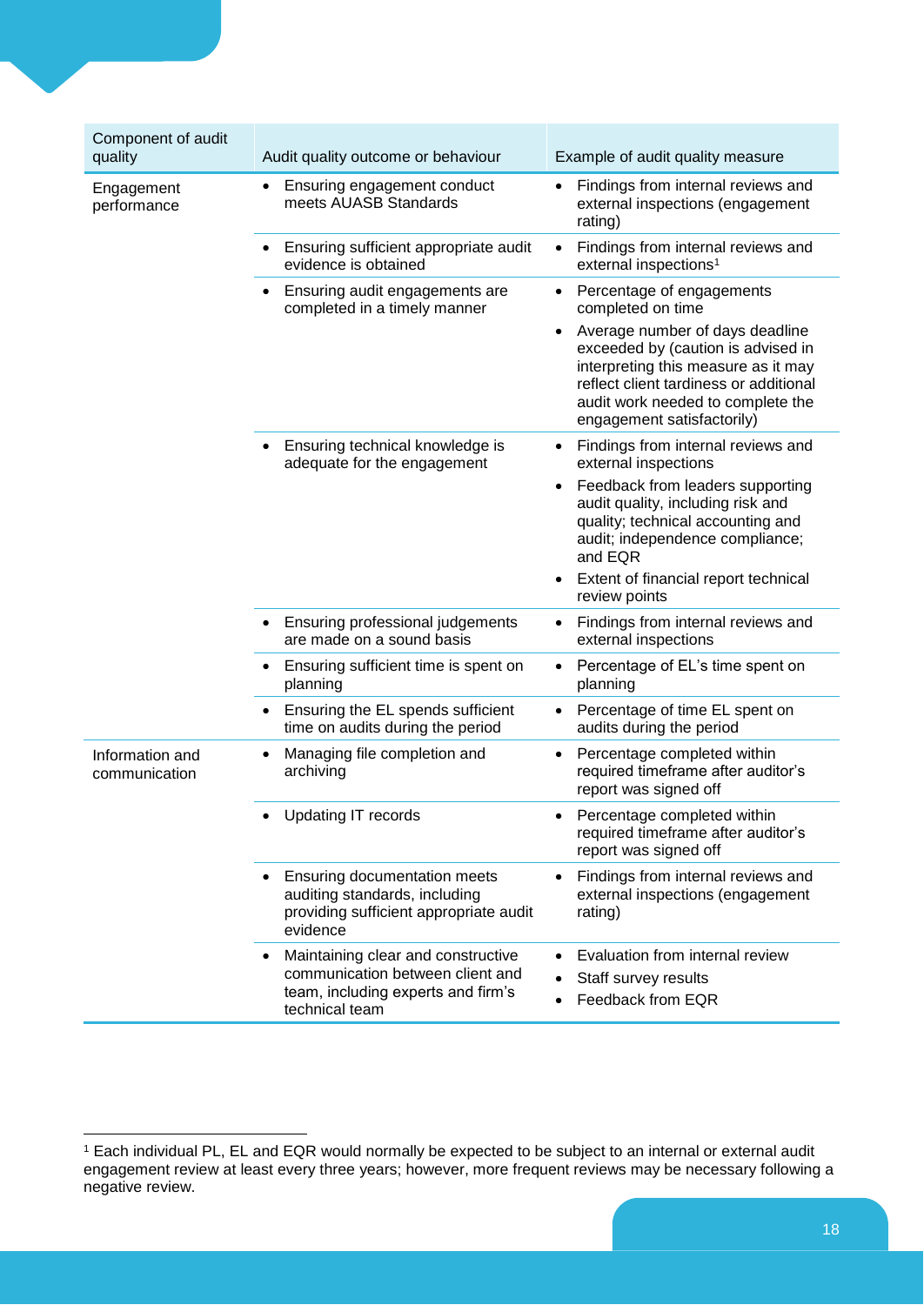| Component of audit<br>quality | Audit quality outcome or behaviour                                                                                               | Example of audit quality measure                                                                                                                                                                                                                             |
|-------------------------------|----------------------------------------------------------------------------------------------------------------------------------|--------------------------------------------------------------------------------------------------------------------------------------------------------------------------------------------------------------------------------------------------------------|
| Monitoring and<br>remediation | Ensuring key professional<br>judgements are reviewed, technical<br>input is sought appropriately and<br>differing views resolved | Findings from internal reviews and<br>external inspections (engagement<br>rating)<br>• Clearance of EQR points and<br>technical input<br>• Appropriate response to external<br>inspection findings to resolve or<br>address issues for future<br>engagements |
|                               | Reducing EL avoidance of<br>engagements more likely to be<br>subject to external review                                          | • Recognition if EL is the recipient of<br>an external review (subject to<br>satisfactory rating of externally<br>reviewed files)                                                                                                                            |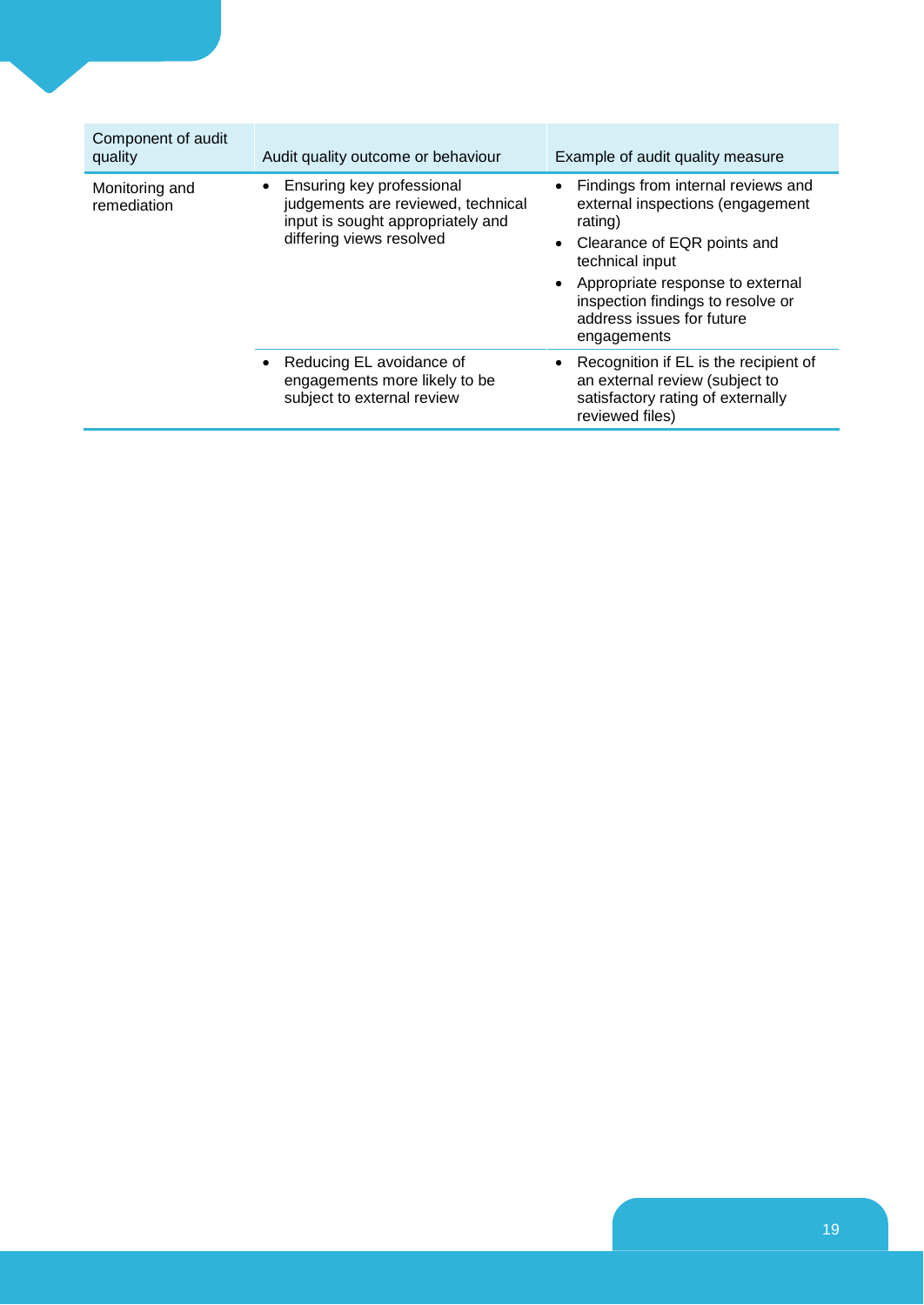## <span id="page-22-0"></span>**Appendix 2 Examples of the Basis for Rating Assessments**

The following are some suggestions of the sorts of matters to consider when accumulating the detailed audit quality measures, to arrive at an overall rating. The basis for the rating assessment will also be affected by the experience of the individual being rated, as this will affect the expectations placed on them. For example, rating a newly promoted audit leader may involve focusing on the review and inspection findings rather than their contribution to audit quality improvements within the practice and may consider exceptional performance in less complex engagements, or having clients that are not as high risk as those handled by more senior audit leaders to be sufficient to achieve the 'exceeds expectations' rating.

#### **A. Practice Leader**

| <b>Overall rating</b>                        | <b>Examples of basis of rating assessment</b>                                                                                                                                                                     |
|----------------------------------------------|-------------------------------------------------------------------------------------------------------------------------------------------------------------------------------------------------------------------|
| <b>Exceeds expectations</b><br>(exceptional) | Two or more years of 'exceeds expectations' for the majority of the practice<br>$\bullet$<br>area for internal reviews and/or external inspections, where there have been<br>no unsatisfactory file reviews       |
|                                              | Consistently strong leadership and mentoring demonstrated, as assessed by<br>٠<br>ELs and staff                                                                                                                   |
|                                              | Contributed to the firm's audit quality by setting the tone for audit quality,<br>$\bullet$<br>demonstrated leadership through staff training, client training and contributing<br>to industry thought leadership |
|                                              | Achieved tangible audit quality improvements in the practice area and/or<br>٠<br>across network through new or innovative programs                                                                                |
| Meets expectations                           | Two or more years of 'meets expectations' for the majority of the practice area<br>$\bullet$<br>for internal reviews and/or external inspections, where there have been no<br>significant negative file reviews   |
|                                              | Consistent or improved review findings                                                                                                                                                                            |
|                                              | Audit quality not compromised despite internal or external pressures                                                                                                                                              |
| Improvement required                         | First year of 'unsatisfactory' rating for internal reviews and/or external<br>٠<br>inspections, with improvements identified<br>Deterioration in review findings<br>$\bullet$                                     |
| Unsatisfactory                               | Negative internal reviews and/or external inspections of a significant nature                                                                                                                                     |
|                                              | Negative internal reviews or external inspections of a less significant nature<br>٠<br>over two or more years                                                                                                     |
|                                              | Independence breaches (statutory or regulatory requirements)<br>$\bullet$                                                                                                                                         |
|                                              | Required training not completed by PL and audit practice<br>٠                                                                                                                                                     |
|                                              | Reputational damage to the firm or network                                                                                                                                                                        |

#### **B. Engagement Leader**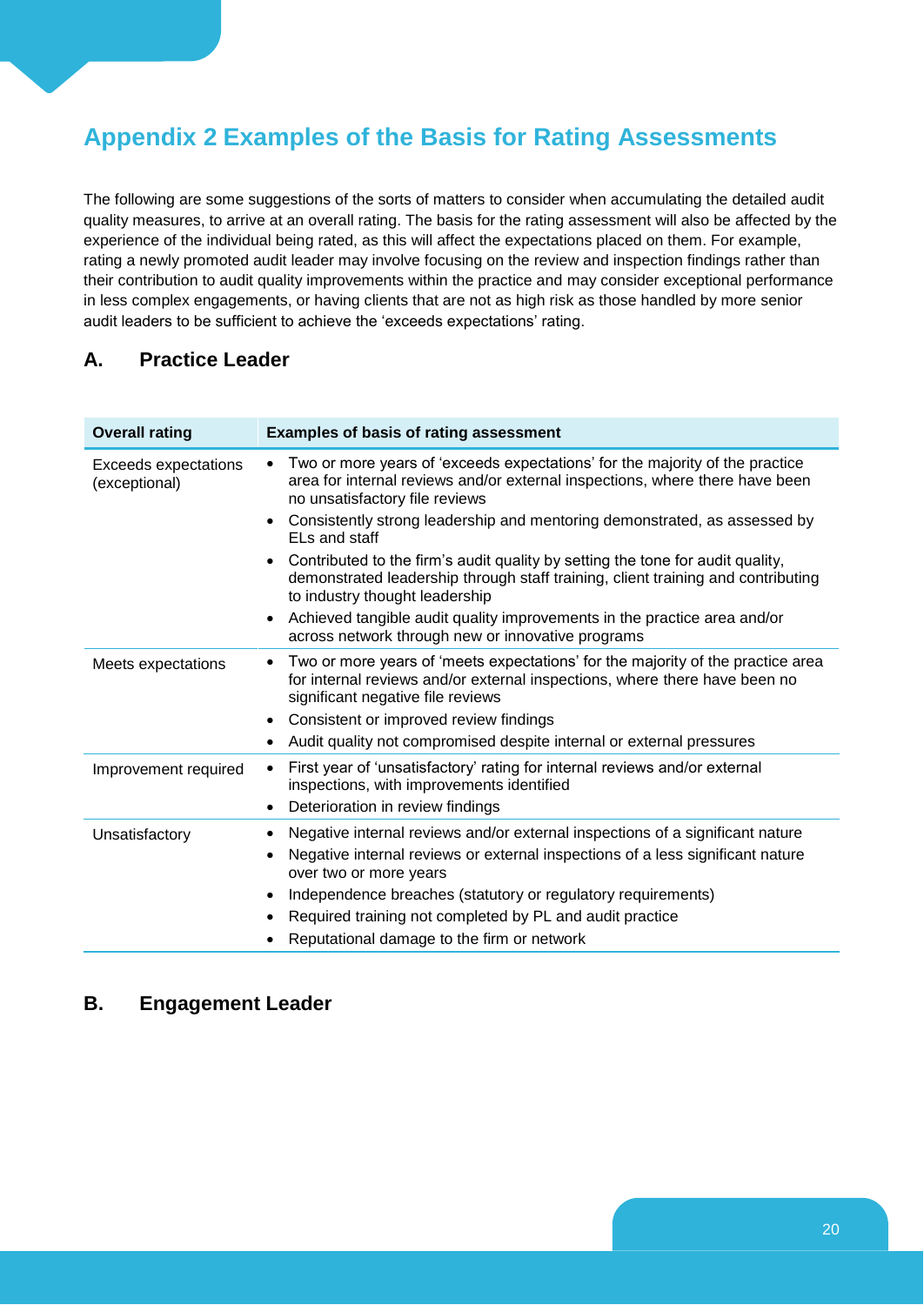## **C. Engagement Quality Reviewer**

| <b>Overall rating</b>                        | <b>Examples of basis of assessment</b>                                                                                                                            |
|----------------------------------------------|-------------------------------------------------------------------------------------------------------------------------------------------------------------------|
| <b>Exceeds expectations</b><br>(exceptional) | Two or more years of 'exceeds expectations' for internal reviews and/or<br>external inspections                                                                   |
|                                              | No negative file reviews<br>$\bullet$                                                                                                                             |
|                                              | Consistently strong leadership and mentoring demonstrated, as assessed by<br>٠<br>peers and staff                                                                 |
|                                              | Contributed to the firm's audit quality by acting as an EQR, providing staff and<br>$\bullet$<br>client training, and contributing to industry thought leadership |
|                                              | Exceptional technical skills and judgement observed by quality and risk team,<br>$\bullet$<br>financial reporting technical team and other peers                  |
|                                              | Strong record of effectively handling complex engagements or high-risk clients<br>٠                                                                               |
| Meets expectations                           | Two or more years of 'meets expectations' for internal reviews and/or external<br>٠<br>inspections                                                                |
|                                              | No negative file reviews<br>٠                                                                                                                                     |
|                                              | Audit quality not compromised despite internal or external pressures<br>$\bullet$                                                                                 |
|                                              | Satisfactory leadership and mentoring demonstrated, as assessed by peers<br>$\bullet$<br>and staff                                                                |
| Improvement required                         | First year of negative internal reviews and/or external inspections of a less<br>$\bullet$<br>significant nature                                                  |
| Unsatisfactory                               | Negative internal reviews and/or external inspections of a significant nature<br>$\bullet$                                                                        |
|                                              | Negative internal reviews and/or external inspections of a less significant<br>$\bullet$<br>nature over two or more years                                         |
|                                              | Independence breaches (statutory or regulatory requirements)<br>$\bullet$                                                                                         |
|                                              | Required training not completed<br>٠                                                                                                                              |
|                                              | Reputational damage to the firm or network                                                                                                                        |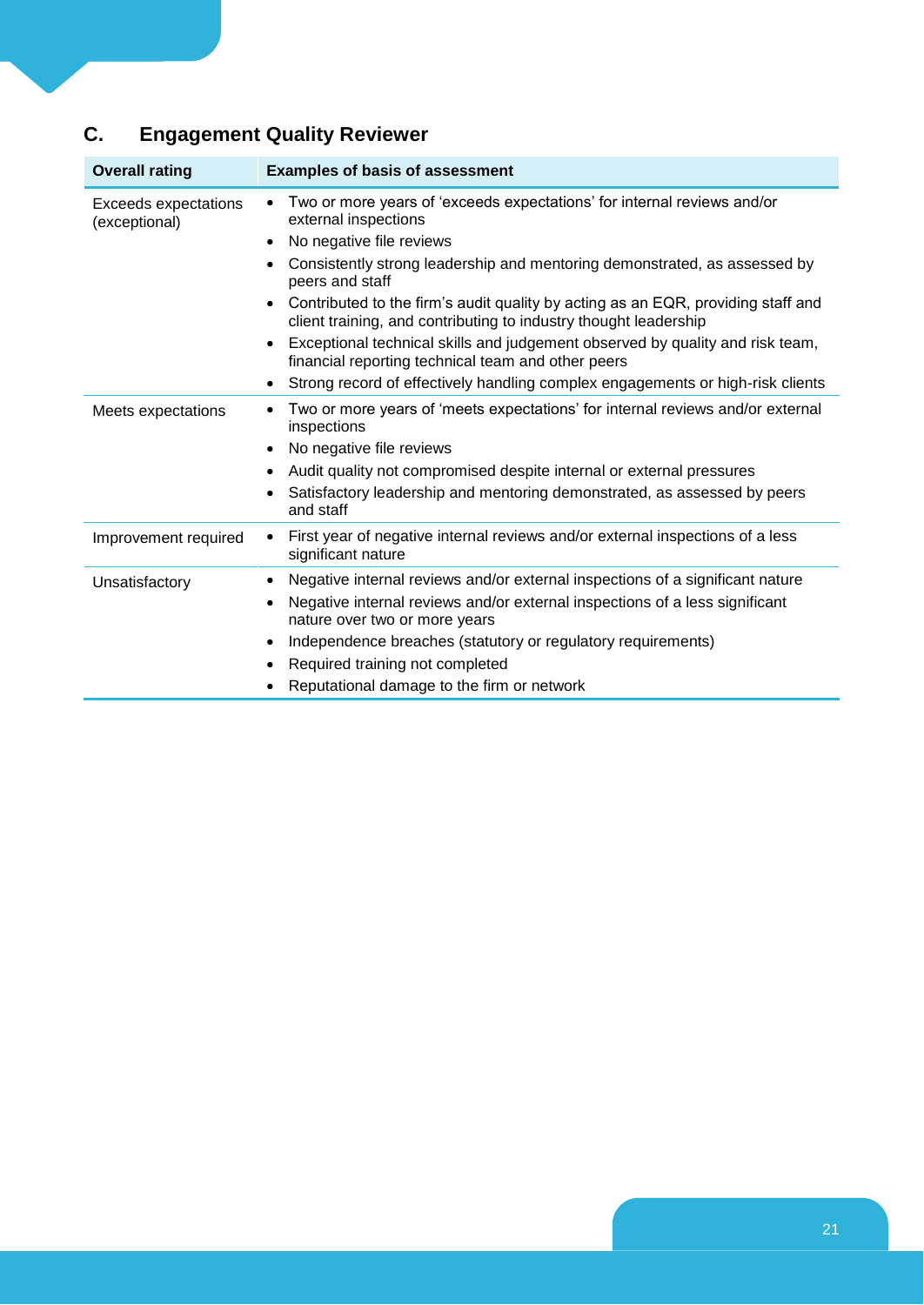## <span id="page-24-0"></span>**Appendix 3 Examples of Recognition and Accountability**

The following tables outline how the above examples of consequences or recognition might apply to the audit leadership roles for the different rating levels.

#### **A. Audit Practice Leader**

| <b>Overall rating</b>                        | Examples of recognition (incentives and rewards) and accountability<br>(consequences)                                                                              |
|----------------------------------------------|--------------------------------------------------------------------------------------------------------------------------------------------------------------------|
| <b>Exceeds expectations</b><br>(exceptional) | Acknowledgement across the firm and network, via newsletter, presentation or<br>award                                                                              |
|                                              | 'Exceeds expectation' rating for audit quality has a positive impact on the<br>$\bullet$<br>overall performance rating for performance-based remuneration          |
| Meets expectations                           | Recognised at the firm level<br>٠                                                                                                                                  |
|                                              | Training and mentoring offered to target exceptional performance<br>$\bullet$                                                                                      |
| Improvement required                         | Review meeting with a member of the firm's leadership<br>$\bullet$                                                                                                 |
|                                              | Remediation plan developed, incorporating outcomes of root cause analysis<br>$\bullet$                                                                             |
|                                              | Specific leadership training and ongoing coaching provided<br>٠                                                                                                    |
|                                              | Support provided to address shortcomings, such as technical resources,<br>additional time or staff                                                                 |
|                                              | 'Improvement required' rating for audit quality has a negative impact on the<br>$\bullet$<br>overall performance rating for performance-based remuneration         |
| Unsatisfactory                               | Review meeting with senior leadership<br>٠                                                                                                                         |
|                                              | Remediation plan developed, incorporating outcomes of root cause analysis<br>٠                                                                                     |
|                                              | Specific leadership training and ongoing coaching provided<br>$\bullet$                                                                                            |
|                                              | Support – such as technical resources, additional time or staff – provided to<br>$\bullet$<br>the practice area to address shortcomings                            |
|                                              | Triggers practice review and independence review<br>$\bullet$                                                                                                      |
|                                              | 'Unsatisfactory' rating for audit quality has a significantly negative impact on<br>$\bullet$<br>the overall performance rating for performance-based remuneration |
|                                              | Removal from leadership role and audit practice may be considered.                                                                                                 |

#### **B. Engagement Leader**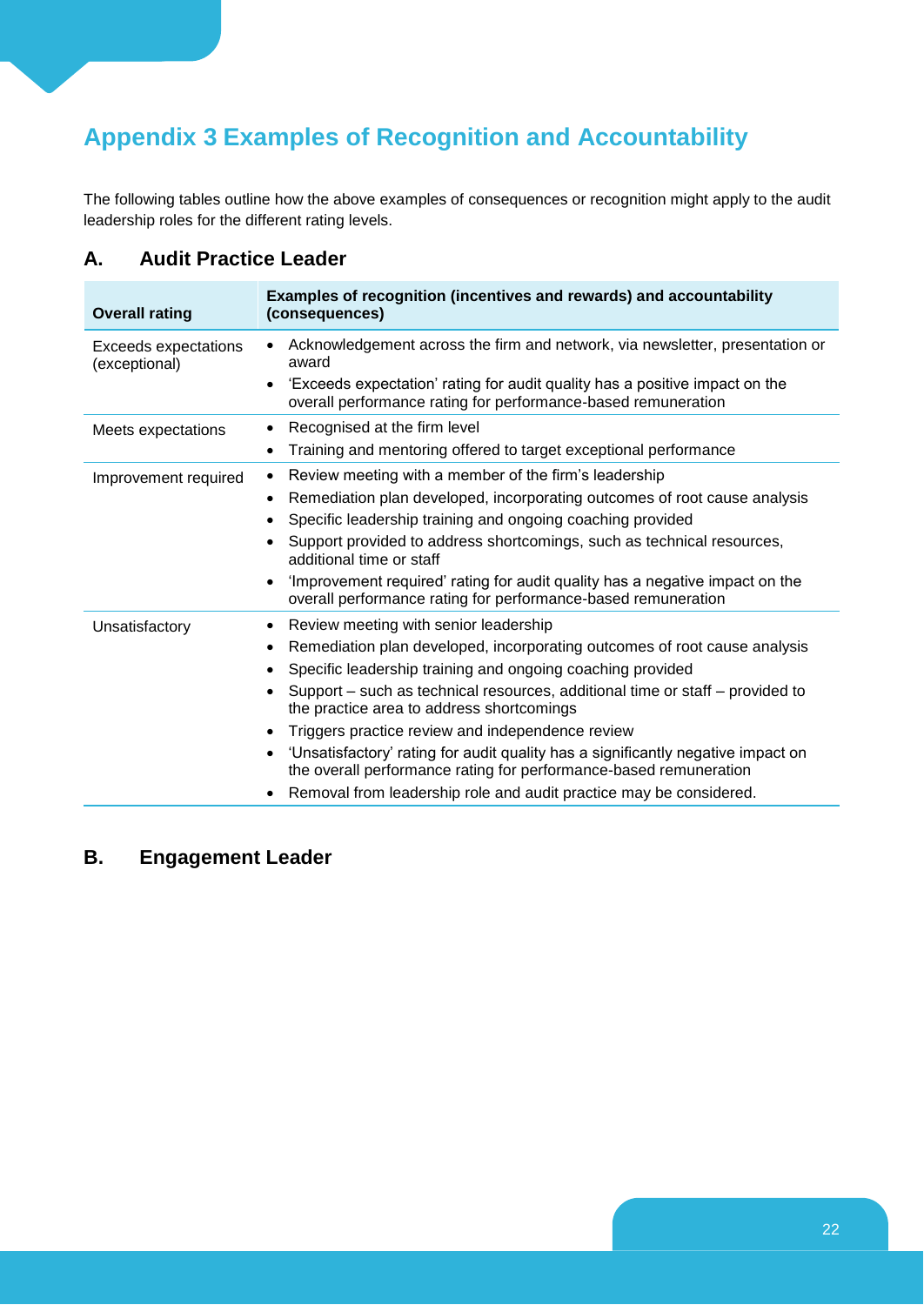| C. | <b>Engagement Quality Reviewer</b> |  |  |
|----|------------------------------------|--|--|
|----|------------------------------------|--|--|

| <b>Overall rating</b>                 | Examples of recognition (rewards) and accountability (consequences)                                                                                                                                                                                                                                                                                                                                                                                                                                                                                                                                                                                                                                                                                                                                                                                                                                                                                                                       |  |  |
|---------------------------------------|-------------------------------------------------------------------------------------------------------------------------------------------------------------------------------------------------------------------------------------------------------------------------------------------------------------------------------------------------------------------------------------------------------------------------------------------------------------------------------------------------------------------------------------------------------------------------------------------------------------------------------------------------------------------------------------------------------------------------------------------------------------------------------------------------------------------------------------------------------------------------------------------------------------------------------------------------------------------------------------------|--|--|
| Exceeds expectations<br>(exceptional) | Recognised across the firm<br>$\bullet$<br>Exceptional rating for audit quality has a positive impact on the overall<br>$\bullet$<br>performance rating for performance-based remuneration                                                                                                                                                                                                                                                                                                                                                                                                                                                                                                                                                                                                                                                                                                                                                                                                |  |  |
| Meets expectations                    | Recognised at the local audit practice level<br>$\bullet$<br>Training and mentoring offered to target exceptional performance<br>٠                                                                                                                                                                                                                                                                                                                                                                                                                                                                                                                                                                                                                                                                                                                                                                                                                                                        |  |  |
| Improvement required                  | Annual review meeting with PL<br>$\bullet$<br>Remediation plan developed, incorporating outcomes of root cause analysis<br>٠<br>Specific targeted training, ongoing coaching or mentoring provided<br>$\bullet$<br>Support – such as technical resources, additional time or staff – provided to<br>engagements to address shortcomings<br>Client portfolio or role as an EQR reviewed<br>$\bullet$<br>'Improvement required' rating for audit quality has a negative impact on the<br>$\bullet$<br>overall performance rating for performance-based remuneration<br>Files selected for further review<br>$\bullet$<br>Reviewed more frequently<br>٠                                                                                                                                                                                                                                                                                                                                      |  |  |
| Unsatisfactory                        | Annual review meeting with PL and a member of the leadership team<br>٠<br>Remediation plan developed, incorporating outcomes of root cause analysis<br>٠<br>Specific targeted training and ongoing coaching provided<br>$\bullet$<br>Support, such as technical resources, additional time or staff, provided to<br>$\bullet$<br>engagements to address shortcomings<br>Client portfolio reviewed, including no listed entities, public interest entities or<br>٠<br>industries where EL has insufficient expertise and role as an EQR reviewed<br>'Improvement required' rating for audit quality has a very negative impact on<br>$\bullet$<br>the overall performance rating for performance-based remuneration<br>Mentor appointed for future engagements<br>$\bullet$<br>Files selected for further review<br>$\bullet$<br>Reviewed more frequently in the future<br>$\bullet$<br>Transfer out of the audit practice considered<br>Approval to perform (certain) audits removed<br>٠ |  |  |